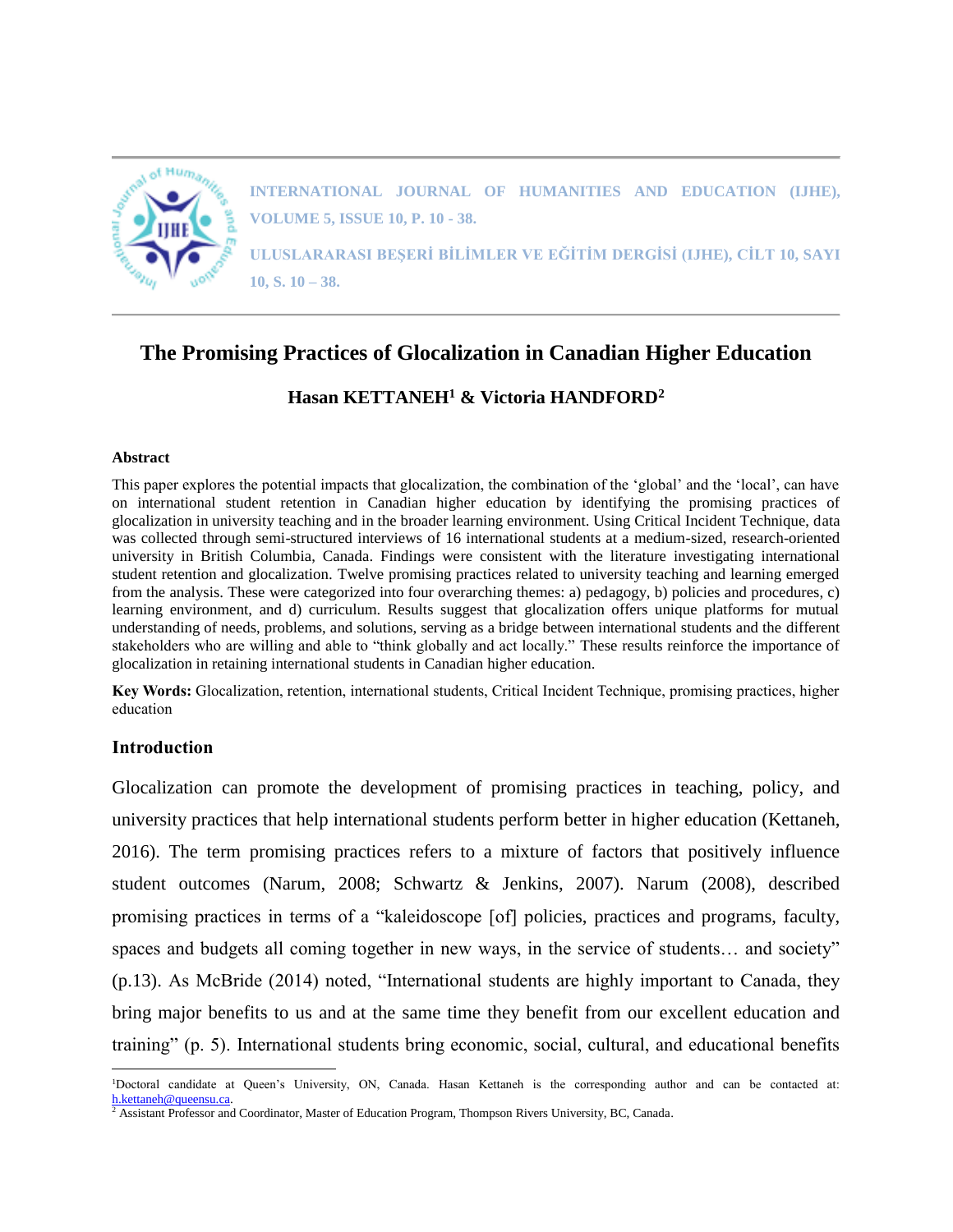to local communities. Therefore, local governments and higher education institutions should be more concerned about recruitment and retention of this population. This paper provides evidence that the innovative strategy of glocalization improves the voice, participation, and prosperity of international students. It suggests that as a reconceptualization of educational systems, glocalization is needed to respond to the global, local 'glocal' forces currently influencing our society. According to Immigration Refugees and Citizenship Canada (IRCC), as of December 31, 2017 there were 494,525 international students in Canada. This number surpasses Canada's international education strategy goal of 450,000 international students in Canada by 2022, five years ahead of schedule (CBIE, 2018). To maintain and increase this number of international students as an integral part of Canadian society and its economy requires that educators and policy makers embrace and implement the promising practices of glocalization in higher education (Kettaneh, 2016). Ultimately, glocalization should become part of the 21st century educational leadership lexicon.

#### **Statement of Problem**

International students are located in a gray zone of regulations with incomplete human rights, security and capabilities (Marginson, 2012). According to BC HeadSet (2011), international student retention rates are declining and lower than those of the domestic student. One reason for the decline in international student retention is that some institutions have failed to meet students' socio-cultural needs because offering social support systems is not being treated as a priority compared to academic assistance for students (Taylor, Rizvi & Linguard, 1997). According to Tinto's Model of Institutional Departure, student retention in institutions is correlated with the students' overall experience (1987). Tinto (1987) also stated that based on research, faculty-student relations can significantly motivate and challenge students to learn and stay in school. Therefore, it is highly recommended that administrators focus on strategies to help increase student satisfaction before and after enrollment. One major factor that influences student satisfaction is socio-cultural interaction with peers and faculty, which in turn affects motivation to persist in school (Tinto, 1987).

In the higher education settings, international students are more likely to remain in school and persist through the pursuit of their degrees if they are satisfied with the services provided by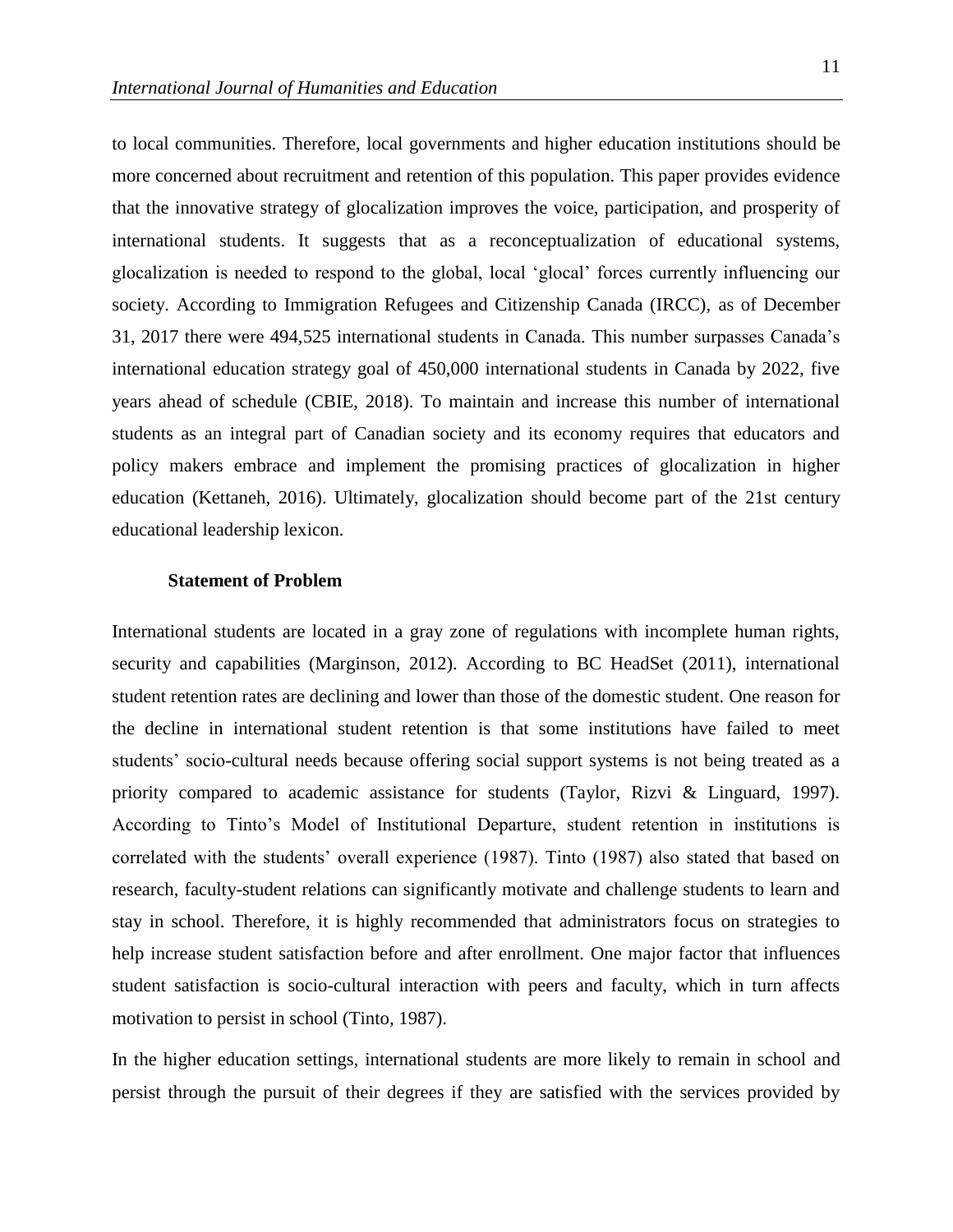institutions. Therefore, institutions need to develop culturally responsive social support services, in order to meet the unique needs of international students (Yoon & Jepsen, 2008). Higher education institutions which only focus on the academic needs of international students ignore important factors in their potential success or failure in the new educational context (Tidwell & Hanassab, 2007) which will negatively influence the retention rate of international students in these universities.

#### **What is Glocalization?**

Glocalization originated from Japanese business practices in the 1980s. Its literal translation was *Dochakuka* (土着化: melding global inside local). *Glocalization*, the blending and connecting of local and global contexts while maintaining differences and significant contribution of different cultural communities, serves to prevent learner assimilation in the host country (Kettaneh, 2016). It enriches learning and empowers learners since global issues are related and connected to local practice (Apple, Kenway, & Singh, 2005). By definition, the term *glocal* refers to those individuals, groups, divisions, units, organizations, and communities that are willing and able to "think globally and act locally" (Tien & Talley, 2012, p. 126). For the purpose of our research, Robertson's (1995) definition of glocalization as "the simultaneity— the co-presence— of both universalizing and particularizing tendencies" (p. 30) was utilized. Hence, to implement the concept of "think globally, act locally," educators and administrators should re-think their strategy relating to curriculum design and institutional policy. Educators and policy makers should permit construction of courses, pedagogy, and campus environments that enhance students' retention, employability, and prepare them to become globally compatible citizens (Yang, 2001).

The glocalization concept was earlier supported by Harmsen (1993) when he referred to Debré's dualist practice in implementing international law at the domestic level. Dakowska and Harmsen (2015), also suggested reshaping international templates by national circumstances and understandings instead of automaticity of adoption, the process of reshaping is termed translation or recontextualization. This adaptation is the glocalization process in our context. Moreover, Marginson (2011) argued, the reality for most higher education institutions remains "glo-na-cal", as they are confronted with series of often competing global, national, and local pressures.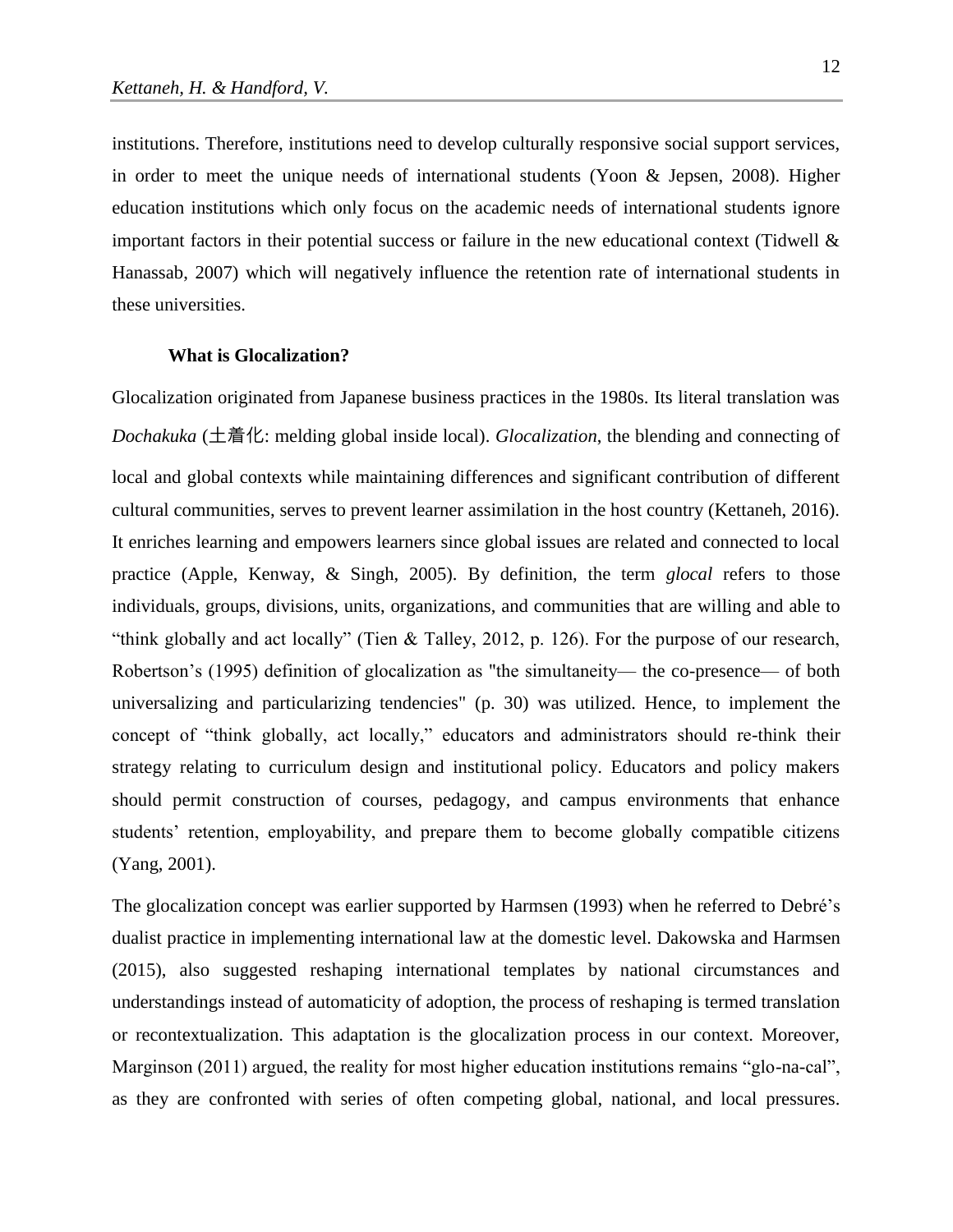Marginson's glonacal concept also supports the glocalization of higher education by considering the needs of different stakeholders at different levels. Similarly, Rumbley (2015), called for "Intelligent Internationalization" which demands that those participating in the internationalization process have access to the information, ideas, and professional skill-building opportunities that will enhance their ability to navigate the crucial nexus of internationalization at global and local levels. De Wit (2016) also suggested an 'ethical internationalization for all' approach that supports glocalization of higher education. According to De Wit (2016), the current internationalization policy has widened the gaps between the high and low skilled, young and old, urban and rural, and between global and local. He also added, the competition for international students is becoming more intense, more commercial, more frequently outsourced, and with increased risk of corruption. To replace this deficit model of internationalization, Swanson (2011) also suggested a pedagogy of glocalization in which the concept of citizenship can be simultaneously informed as local and global.

#### **Significance of the Study**

Glocalization, as applied in this analysis, has sought to engage international student populations as partners and autonomic actors (Lemke, 2001) in their education; they are not consumers anymore (Giroux, 2005). The current internationalization policy conceptualizes international students as customers, which is a pervasive impact of neoliberal ideology and the expansion of free-market logic into higher education (Marginson & Rhodes, 2002). Slaughter and Leslie (1997) have also observed that the global economy is increasingly commodifying international students mainly through internationalization. This customer/service provider relationship is an inappropriate and unethical because education is not a commodity student receive in exchange for money, but instead is a creative and complex process that requires substantial effort to achieve (George, 2007). As per the recommendations offered below, mutual benefits can be experienced by all stakeholders of international education should glocalization guide Canada's endeavors in international education.

# **Methodology: Critical Incident Technique**

As an established form of narrative inquiry, Critical Incident Technique (CIT) was utilized in this qualitative research to reveal and chronicle the lived experiences of the participating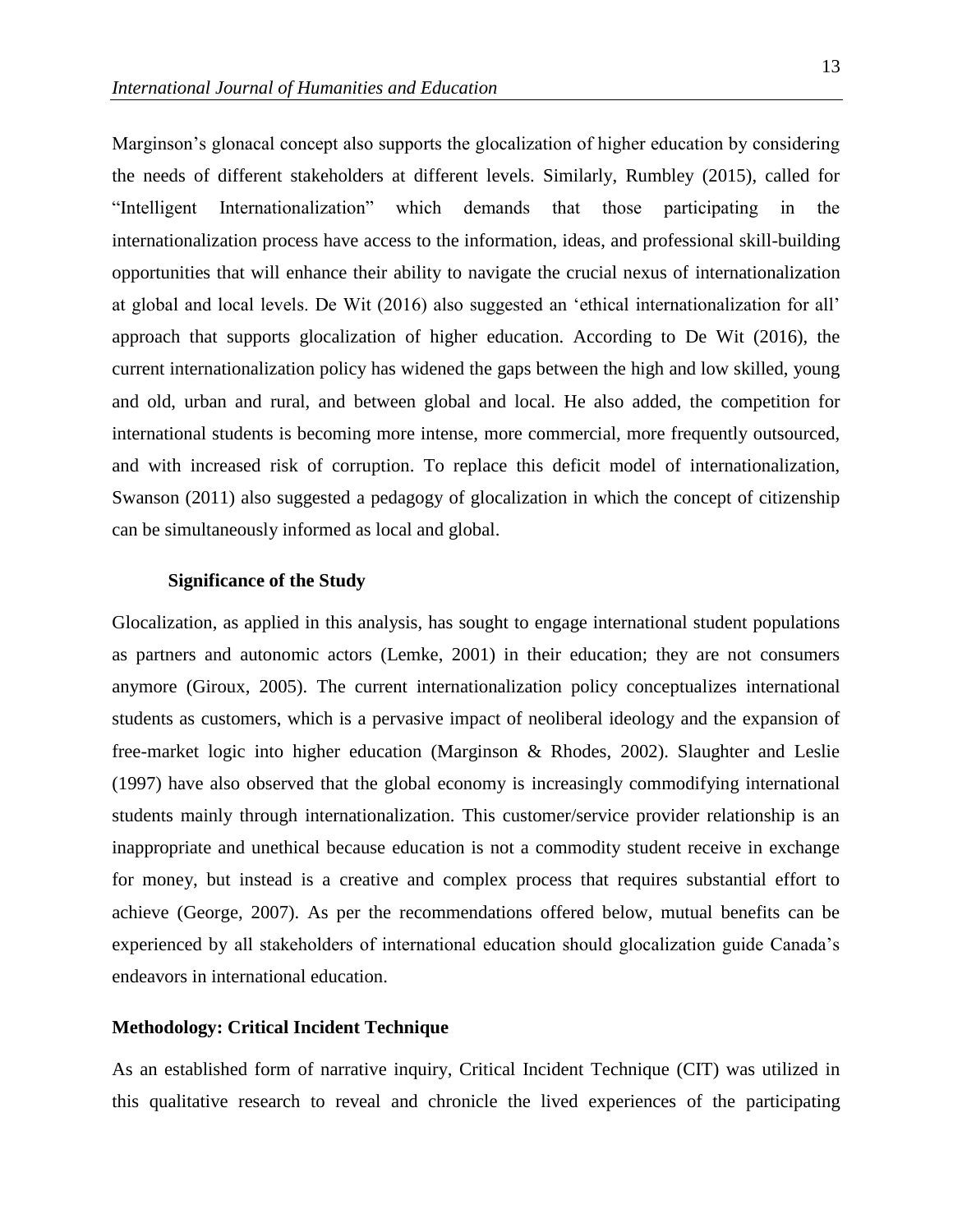international students and how glocalization helped in retaining them thus far (Airini et al., 2011). Bishop (2005), suggested that in this way students are able to talk openly rather than present official versions. The CIT is a form of interview research in which participants provide descriptive accounts of events that facilitated or hindered a particular aim. As originally conceptualized, a critical incident is one that makes a significant contribution to an activity or phenomenon (Flanagan, 1954). Similarly, use of the CIT allowed the student voice to direct the development of interventions (Curtis, Townsend, & Airini, 2012). The main research question of this study was: What promising practices related to the glocalization of higher education, both in teaching and in the broader learning environment, help international student retention?

#### **Data Analysis**

Data was gathered through critical interviews that ranged in length from 30 to 45 minutes, which were conducted by an independent interviewer to achieve anonymity and confidentiality as well as to avoid bias (Creswell, 2014). Interviews were audio recorded and transcribed using the verbatim transcription for the first three interviews and targeted transcription for the remaining interviews. Transcripts were then analysed to identify incident's trigger (something that happened that triggered the incident), action (what happened following the trigger), and the resulting outcome (the result of the incident) (Flanagan, 1954). These three aspects would come together to form an incident, allowing an analysis of the aspects of university teaching and learning which could be glocalized in order to improve international students' retention. Inductive theory was used to establish coding (Creswell, 2014). Each of these stories was coded using open and axial coding to identify a theme, subtheme, and a promising practice using the Critical Incident Technique. A deductive, comparative approach was later utilized, following the inductive process, comparing inductive codes with those established a priori by theory and informed by literature.

#### **Participants**

Flanagan (1954) stated that there are no firm rules about appropriate sample size for CIT. The determining factors relate to the complexity of the activity and variety and quality of the critical incidents, rather than the number of participants. Incidents should continue to be collected until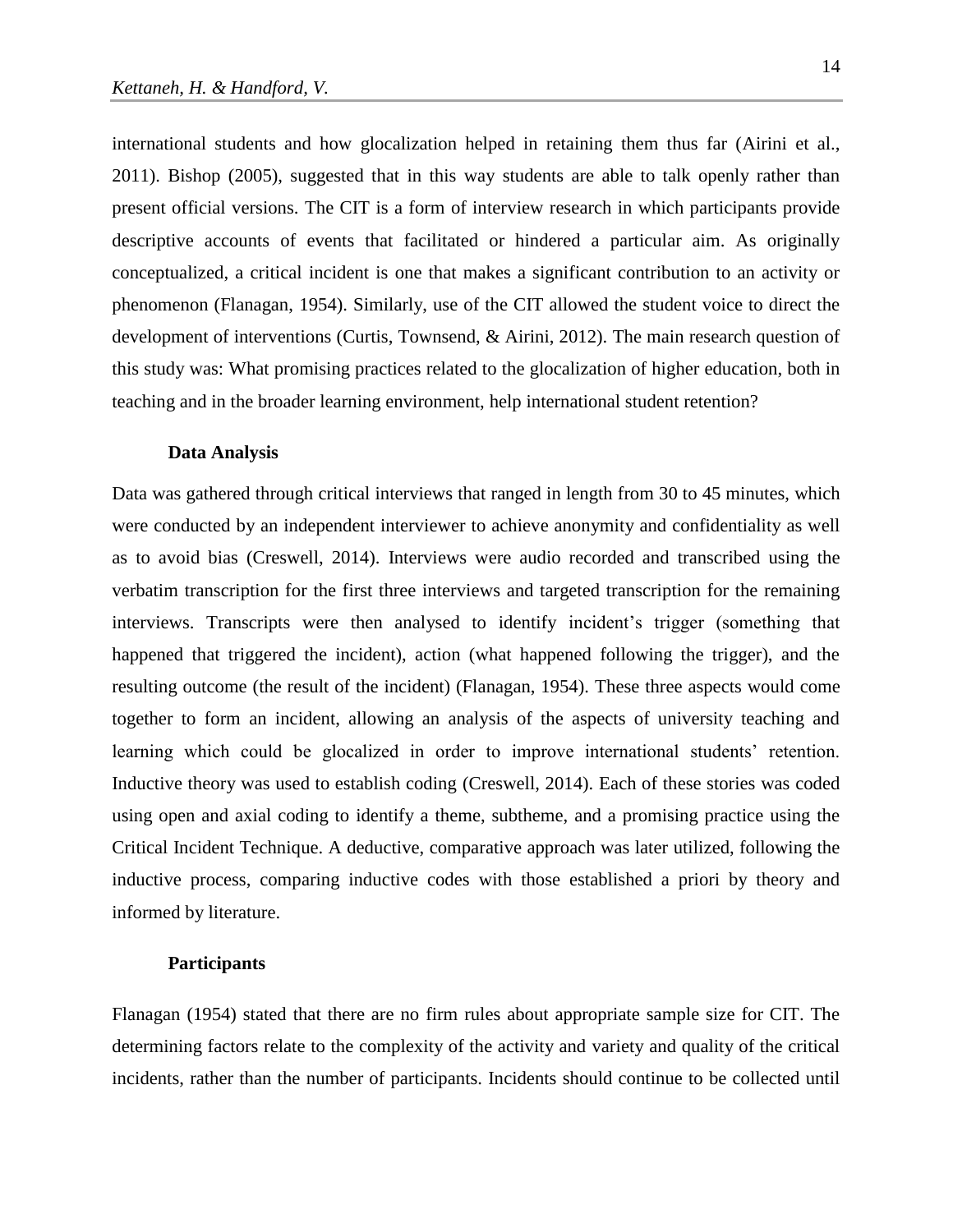redundancy occurs – that is, when no new critical behaviors appear. Thus, the optimum number of critical incidents for a CIT study can range anywhere from 50-100 to several thousands (Flanagan, 1954). Patton (2002) also confirmed that sampling to the point of redundancy is ideal, while Thomson (2011) specifically stated that theoretical saturation generally occurs between 10 and 30 interviews. Therefore, the total number of participants was 16 international university students, eight of whom were graduate students and eight of whom were undergraduates. Seven were female and nine were male. There were six in the education program, eight in the business program, and two in the computing science program. The group was comprised of three Chinese, three Russians, four Saudis, one Indian, one Pakistani, one Vietnamese, and three Africans (selfidentified). All were recruited through the passive snowball sampling technique. The idea behind including graduate and undergraduate international students was to compare any differences in the students' stories due to their level and lived experiences as students. Participants were requested to reflect on their experiences after becoming familiar with the definition of glocalization in this research. The key questions asked during the interview were:

- ❖ Can you describe times when, as a student, you have experienced glocalization in university teaching?
- ❖ Can you describe times when glocalization in university teaching has helped you to remain at university?

According to Airini, Curtis, Townsend, Rakena, Brown, Sauni, Smith, Luatua, Reynolds, & Johnson, (2011), good university teaching is a combination of practices that support personal holistic growth and academic success, eventually producing learners who are both independent and interdependent. They are successful in university settings, and culturally strong (Airini et al, 2011). University teaching involves a relation among learner(s), teacher(s), and what is learned, with the purpose of promoting and facilitating learning (Dall'Alba, 2005). All interviews began with an explanation of the definition of glocalization being used in this research. Opportunities to clarify and discuss the definition were provided before the interview.

#### **Reliability and Validity**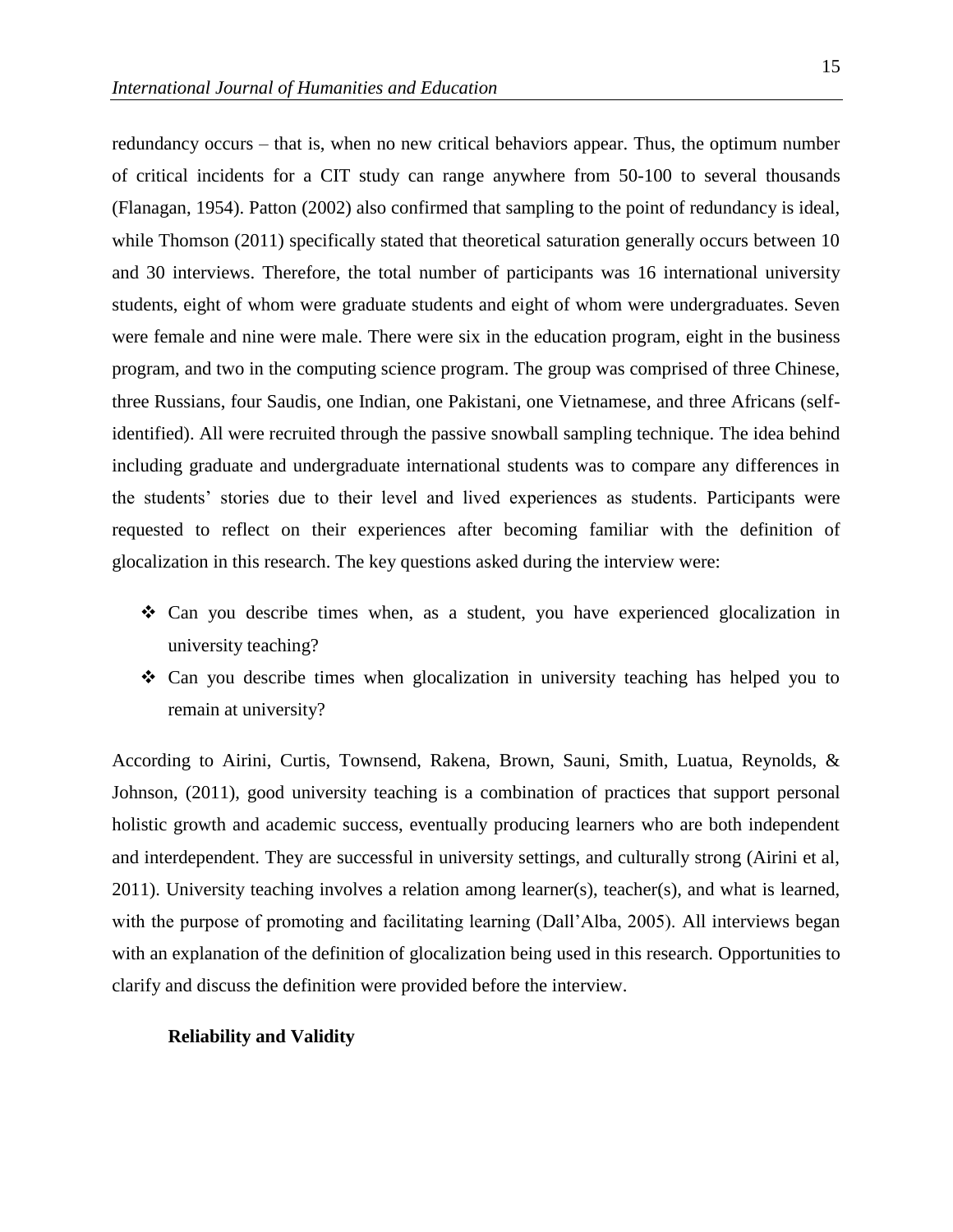CIT is an investigative research tool that has been widely used in a number of areas of research over the last 60 years (Butterfield, Borgen, Amundson, & Maglio, 2005). CIT is designed to generate descriptive and qualitative data regarding an experience that is still mostly uncharted in the literature (Flanagan, 1954). Others have also found that CIT is appropriate when a gap exists in the literature and the researcher wants to discover more (Butterfield et al., 2005). Woolsey stated that CIT is particularly helpful in that it can be used for "criterion development" and to "generate both exploratory information and theory or model-building" (Woolsey, 1986, p. 252). For the purpose of this study, a variety of validity checks were conducted to guarantee data reliability and the validity of categorization. Firstly, a random transcript was provided to an independent coder who has experience with the CIT to identify triggers, actions, and outcomes, which were then cross checked with the researchers' own identification. Secondly, a randomly selected representative number of incidents were given to an independent reviewer to place the incidents into the identified categories. The initial rate of agreement was 90%, and a 100% consistency was reached after further consideration. The triangulation of data was a further measure of trustworthiness.

## **Findings and Discussion**

Results indicated that implementing a glocalization approach in higher education contributes to international student retention and academic success. As an example, the incident below illustrates glocalization in classroom teaching. This and the following incidents are presented in a three-stage form of: trigger, action, and outcome and is consistent with the procedures described in the methodology referring to Flanagan (1954). Each trigger, action, outcome sequence is quoted from the interview data.

**Trigger:** *One of my instructors teaches organizational behavior. She puts everybody into different teams, and at the end she makes sure it's balanced.* 

**Action:** *We interact with each other, and we learn about each other's cultures.* 

**Outcome:** *This is glocalization in our daily life; we learn how to understand other's cultures, respect them, and work together as an engaged team.*

Results suggested that glocalizing student services enhances organizational citizenship behaviors (OCBs) and provides a sense of belonging among international students which improves their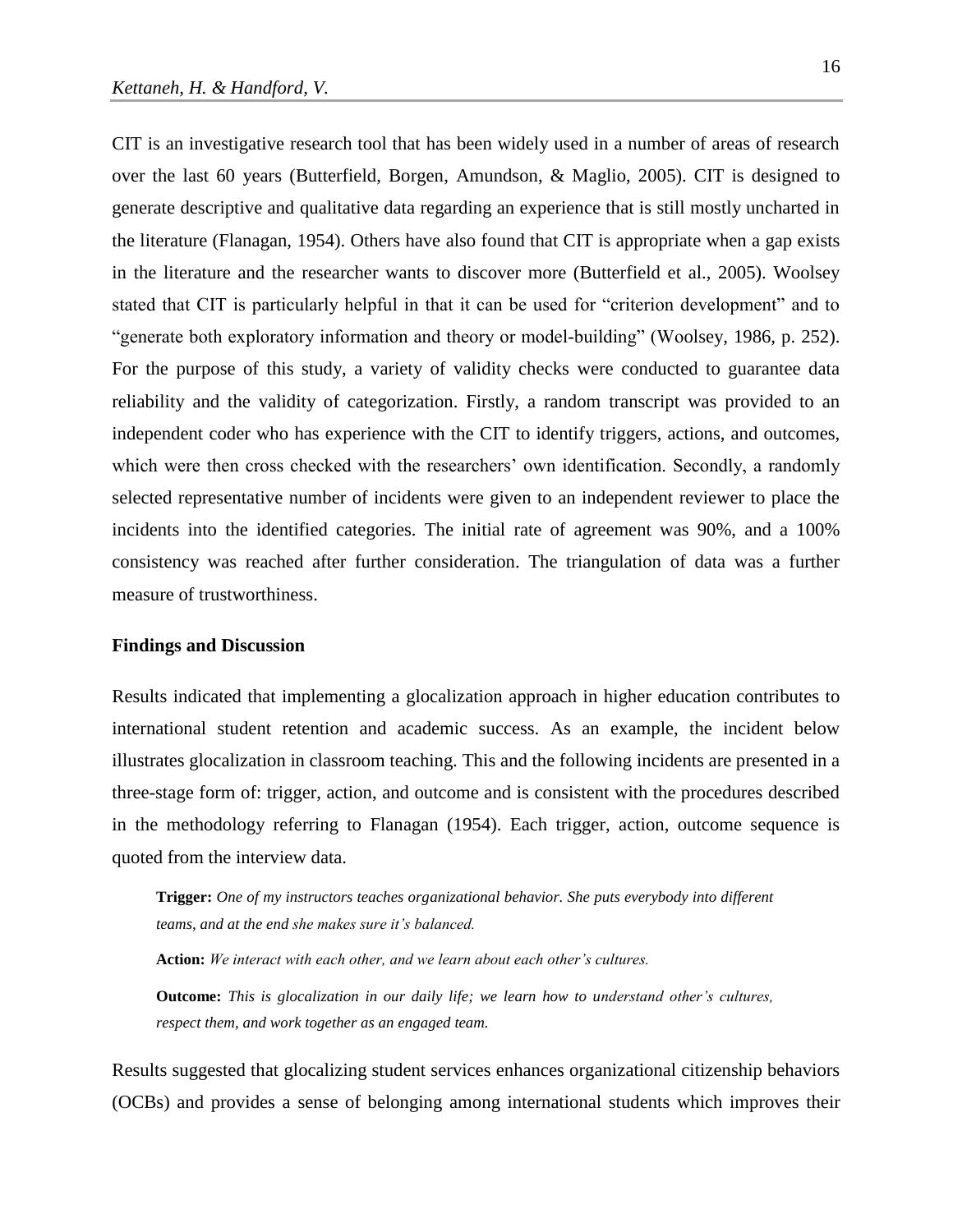retention rates. OCBs are especially important within educational settings (Jimmieson, Hannam & Yeo, 2010) and have been shown to be positively associated with high retention rates (Avey, Wernsing, & Luthans, 2008). Organ (1988) defined OCBs as actions that are discretionary, not formally recognized or rewarded, and that are helpful to the effectiveness of the institution. A lack of OCB can have negative effects, leading to feelings of frustration, loneliness, and isolation (Lee & Robbins, 1995). Participants in this study confirmed that they were reluctant to leave the institution once they had become active organizational members and experienced connectedness or sense of belonging to their respective institutions.

**Trigger:** *I'm a member of the Intercultural Council in our university. Recently, we organized an event for international foods.* 

**Action:** *We conduct events and activities to share experiences and cultures from different parts of the world. We prepared five tables where people can demonstrate cultural cooking. We had Russian and Ukrainian tables, a Canadian table, a Mali table, African food, food from Sweden, and food from China.* 

**Outcome:** *This is very helpful. It engages students from different cultural backgrounds and creates the feeling of belonging, and it is a good example for glocalization.*

Glocalization supports inclusion and involvement of international students in campus social activities. Inclusion was clearly indicated by participants as helping them to feel engaged, more comfortable, and less stressed on campus. This suggests a shift in international education policy from a focus on revenues generated by inbound international students, to a broader and more sophisticated approach that implies an inclusive learning environment and valuing international students as partners (Simon, 2014). To achieve true policy success, services and opportunities must be accessible to international students through the fulfillment of the commitments of the International Education Strategy, including "the commitment to diplomacy of knowledge […] giving the next generation of Canadian and international students the tools they need to contribute to global society in meaningful ways" (Govt. Canada, 2014, p. 18).

**Trigger***: The student union is the best example of glocalization.* 

**Action:** *In our university, we participate in many events and we have local and international students.*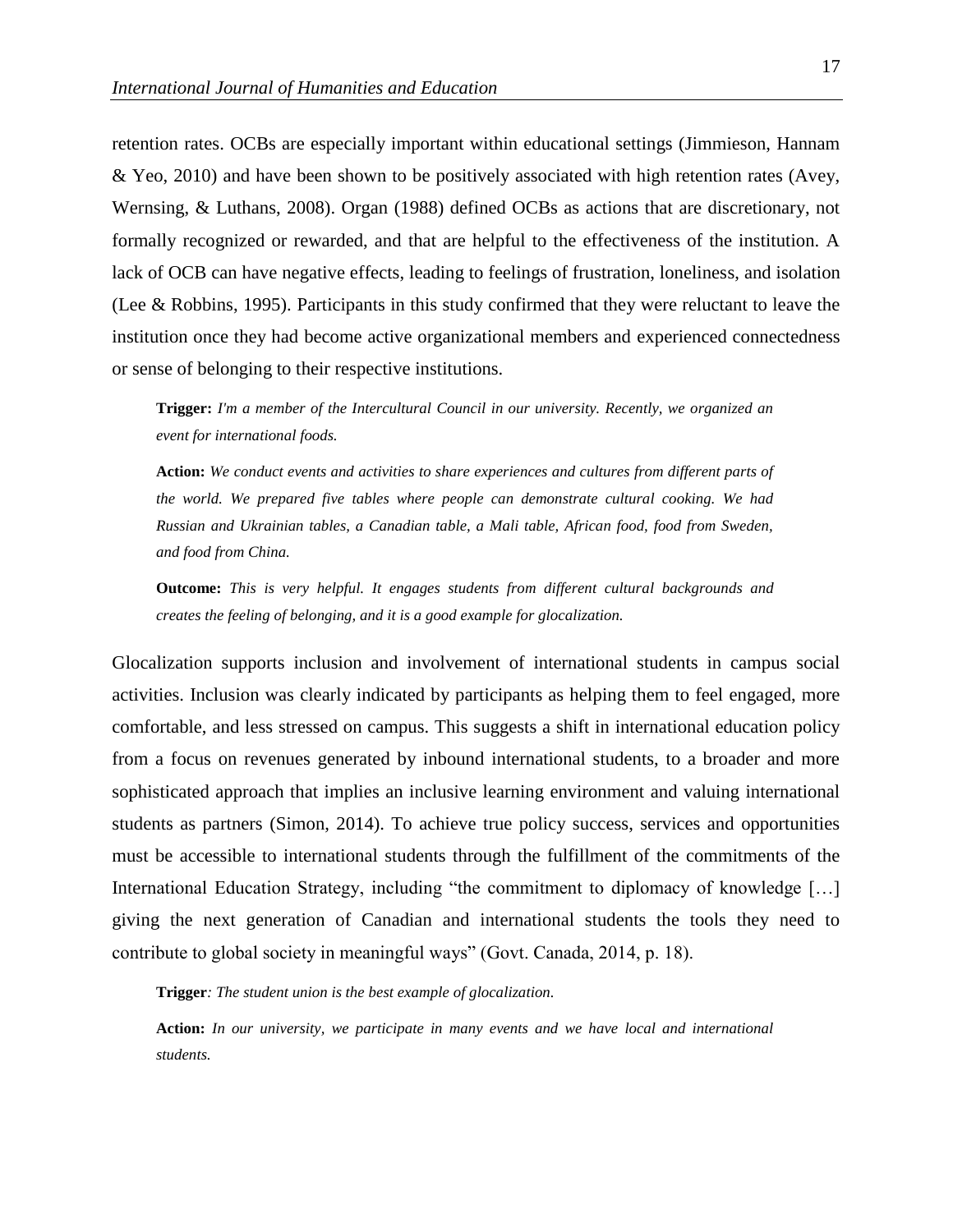**Outcome:** *We work together as a team to help other students stay and continue their degrees; we bring the local and global together.*

According to Kettaneh (2016), there are twelve promising practices of glocalization in higher education. The identified promising practices are listed below in the form of guidelines to glocalization of the four main themes of higher education (pedagogy, policies and procedures, learning environment, and curriculum) as discussed in Kettaneh (2016):

#### **A. Pedagogy**

Glocalizing pedagogy is an effective way of motivating students and improving retention and academic success rates according to the interview data. Within this theme, reciprocity, autonomy, and teaching praxis are the most influential pedagogical factors. These factors guide international students successfully through the exploration of creativity, critical thinking, and problem-solving processes to develop their own understanding of the new culture and educational system.

# *1.* **Reciprocity**

Participants confirmed that encouraging and incorporating more opportunities for students to expand and deepen their knowledge about target concepts by reflecting on their previous experience and culture is of mutual benefits.

**Trigger:** *In classroom assignments and group work.*

**Action:** *Our instructors try to push international students out of their comfort zone by regrouping us in ethnically diverse groups, so we learn from each other especially when they ask us to reflect about the subject matter from our own cultural point of view or our educational system back home.* 

**Outcome:** *This makes it easier and convenient, but we still learn about the Canadian system from other students in class and when we do extra research as a group; it engages us.* 

As educators become more open to student voices, they are adopting a teaching stance that enables students to become protagonists in their own learning experience. In building trusting and reciprocal relationships, educators are putting students in the driver's seat and encourage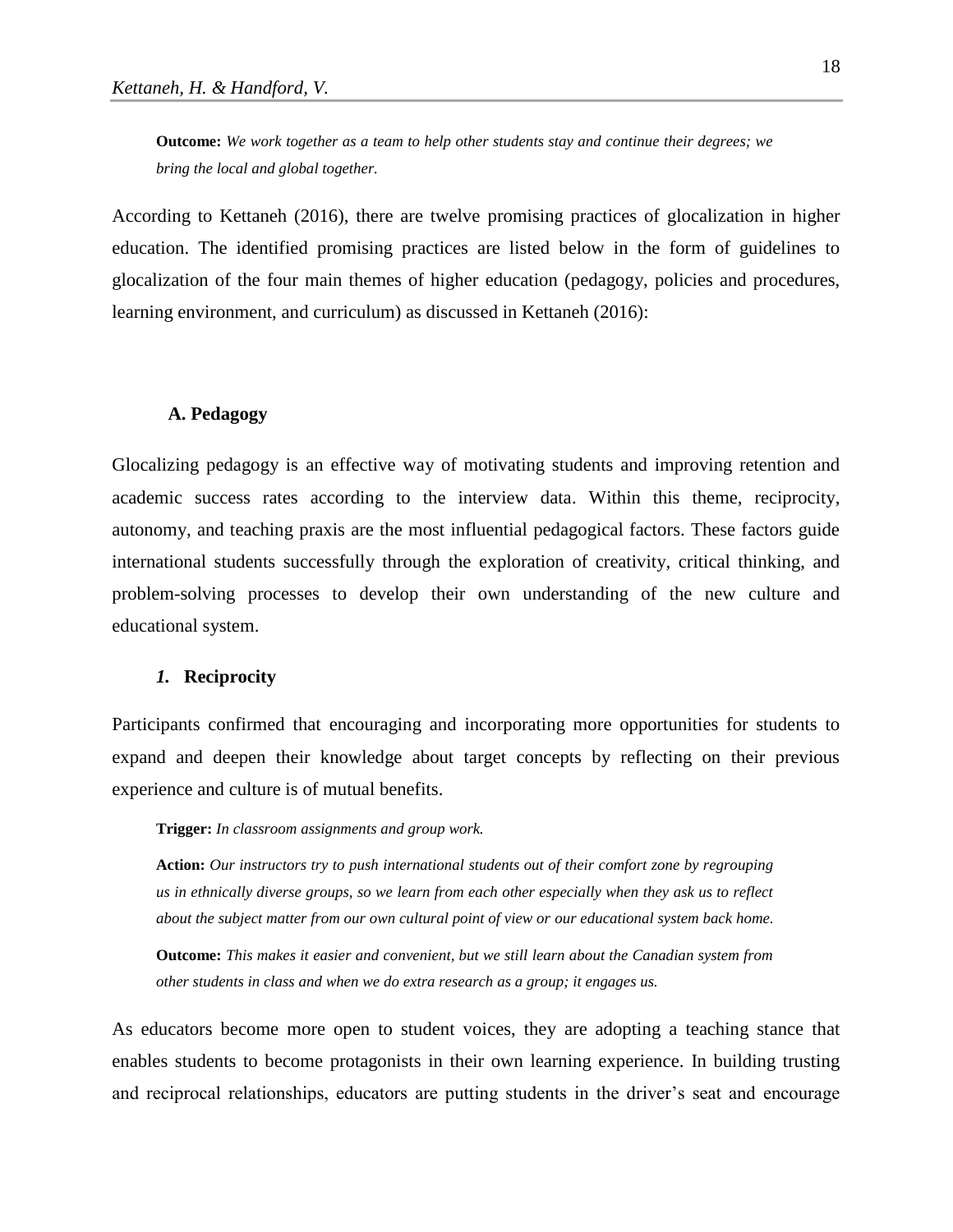peer interaction in a diverse and inclusive learning environment. Positive relationships between students and teachers have significant implications for the overall well-being of international students. Participants indicated that when there is a high level of trust and cooperation with teachers, they feel cared for and sense safety within the institution. These reciprocal practices worked together to influence their decision to stay and continue their degrees.

#### *2.* **Autonomy**

Providing learners with equitable opportunities to develop their independence, interdependence, and self-directedness through engaging and developing their creativity, critical thinking, social responsibility, decision-making and problem-solving skills for lifelong learning is highly recommended by participants to enhance retention.

**Trigger:** *In my management class last semester, I had to present in front of the class for the first time.* 

**Action:** *I was sweating, but the teacher treated me as a CEO or a member of the board of directors. It was amazing. He was fair and he wanted me to feel confident and empowered.*

**Outcome:** *This is an experience which I never had before. So, this is actual help.*

Pedagogy for autonomy aims at facilitating engagement of the international students in the learning process and content by giving them the opportunity to assume greater responsibility for their learning and acknowledging them as crucial participants in the management of the learning processes. Pedagogy for autonomy is defined as "the conscious and deliberately organized implementation of the possibility for learners to set their learning objectives, to establish the procedures and methods for learning, to monitor their progress and to self-evaluate the learning process and outcomes" (Camilleri, 2007, p. 83). International students need to experience personal agency by being able to take a proactive role in making decisions concerned with their learning to develop their independence, interdependence, and self-directedness.

#### *3.* **Praxis**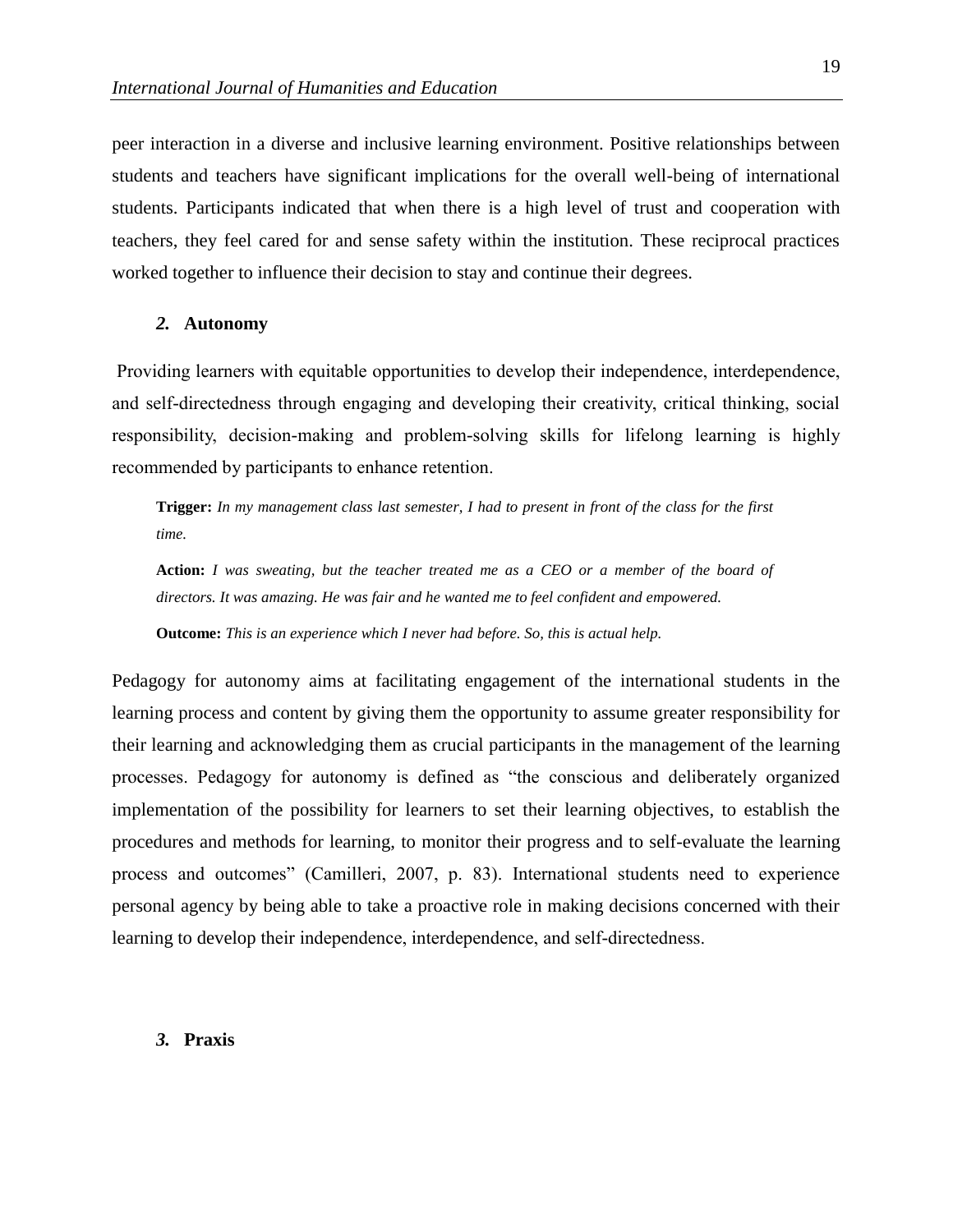Engaging and empowering all learners regardless of their ethnic or cultural background by promoting critical thinking towards local and global issues is critical for international student retention.

**Trigger:** *In my marketing class this semester.*

**Action:** *Our professor gave us many cases to analyse and discuss in class from all over the world, not only from Canada. We talked about marketing strategies and how we are influenced by them.* 

**Outcome:** *This discussion enriched our learning and understanding, and it was an eye opener for all of us.* 

Glocalizing, the praxis, is a necessity in higher education; it can be reconstituted in accordance to the learning capabilities and background of all learners. Dewey (1938) expressed his belief that subject matter should not be learned in isolation, and that education should begin with student experience and should be contextual. More recently, Freire (1970) suggested that educational praxis should combine both action and reflection as part of the education process, rejecting what he called the "banking model" of education, whereby the role of educators was to deposit knowledge into the "empty vessel" of the student mind. Therefore, it is important for an educator to act as facilitator and guide, teacher-student, student-teacher and engage in meaningful praxis with students, while avoiding paternalism. In this process, learning becomes creative, engaging, and empowering because it enhances mutual respect and dignity for all stakeholders, which will improve international students' retention. Praxis is reflective, active, creative, contextual, purposeful, and socially constructed (McLaren, 2000).

## **B. Policies and Procedures**

Being aware of, respecting, and considering international students' background while executing policies and procedures or providing services on campus is a significant contributor to their retention and engagement. The notion of international students' inclusion and retention should be embedded in the institutional vision, reflected in its policy, and actively endorsed by senior institutional leaders. Thus, it is the responsibility of policy makers to glocalize policies and procedures to ensure staff enactment through recognition, support, development and reward. This enables all staff to engage in international student retention. Glocalizing student services and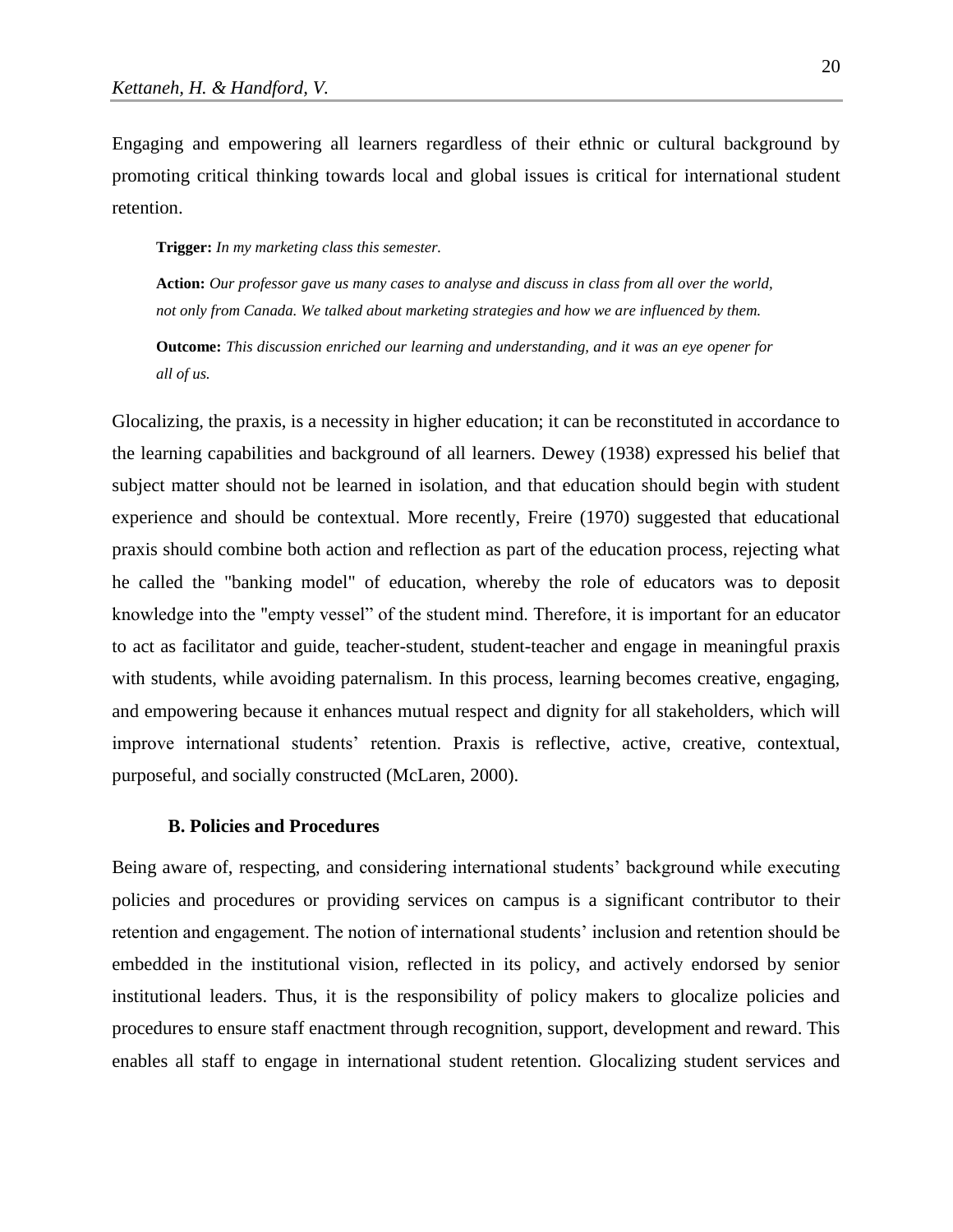cultural holidays and celebrations are the two main subcategories of this theme that improve international student retention.

#### *4.* **Student Services**

Creating welcoming and inclusive student services to enhance student retention, intercultural understandings, and enriching international students' experiences by incorporating and respecting their cultural background while providing services is necessary.

**Trigger:** *I am the leader of the university L.I.P. D.U.P. team. It is about showcasing the campus and the diversity of people in a five-minute video. People sing, dance, and do their cultural things.* 

**Action:** *We had 40 people in the crew and everybody was from different cultures. Every time we meet, we have a thing at the end of our meeting. It's called share your culture. People just talk about their culture or something, bring food, or do whatever they want to share their culture. So, it's like every person in the group gets a chance.* 

**Outcome:** *This was a completely glocalized experience where we learned about each other's cultures without stereotyping, and we shared many interesting things including the Canadian culture. It was amazing!*

Engagement and belonging can be nurtured throughout the institution's academic, social, and cultural services and can have a positive impact on not only students' retention, but academic success as well. Advising services, admission services, campus media (website, newsletter, and radio), student orientation, food services, career services, clubs and societies, chaplaincy, student union, and social events all are potential spaces for glocalization. International students' involvement in clubs and societies is a tool for increasing feelings of belonging and social engagement, thus increasing retention rates are important components of engaging students in the life of the institution.

## *5.* **Cultural Holidays and Celebrations**

Celebrating diversity and inclusiveness on campus by engaging students of diverse cultural backgrounds and domestic students in international students' cultural holidays and celebrations creates feelings of belonging. This engagement will also minimize the risk of tokenization among international students. Inclusion therefore means more than consideration or token change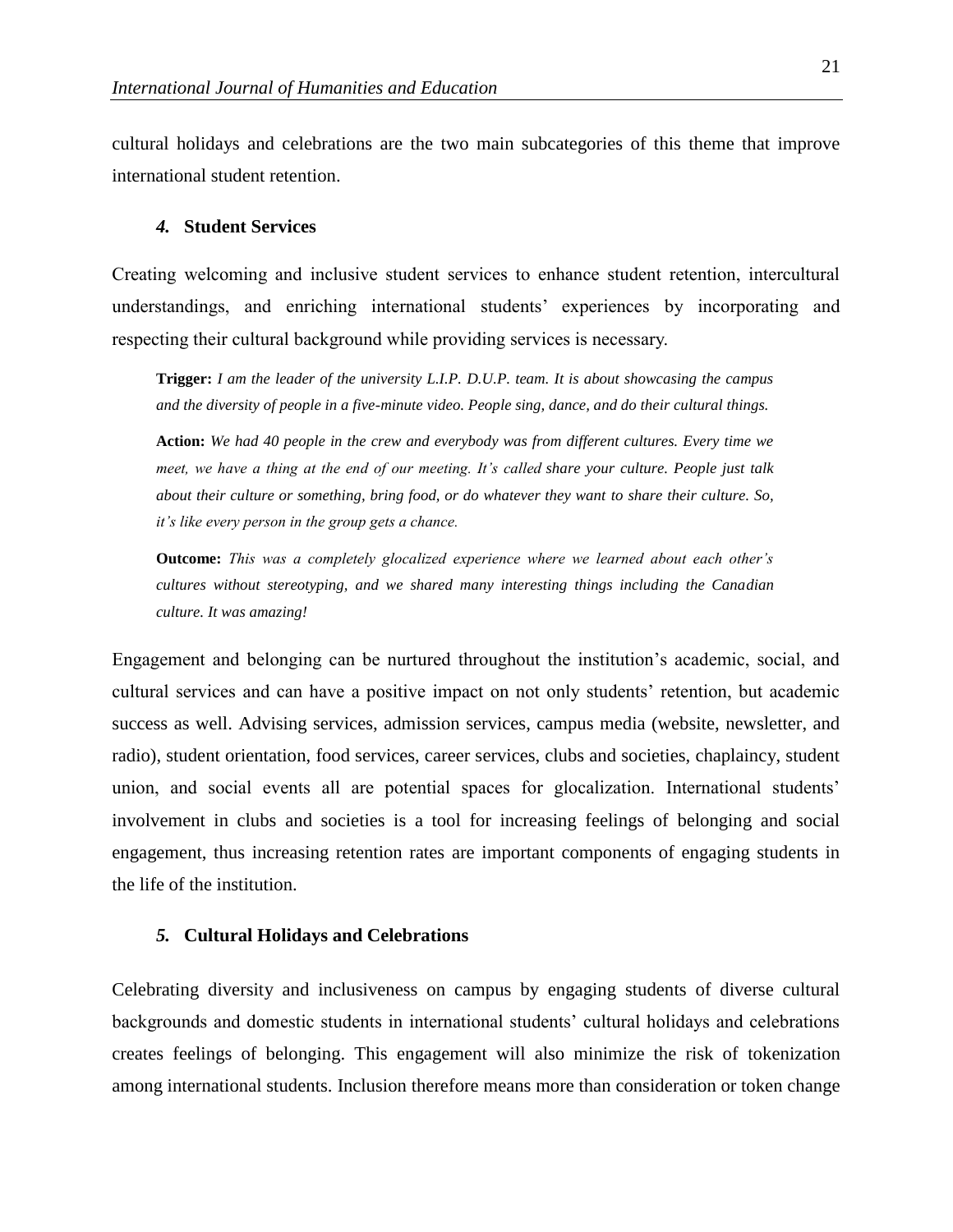(Bishop, 2005). It represents an action-oriented approach that engages all stakeholders, including international students, and strives to combine policy with practice through evaluation and a unified values framework that eliminates discrimination and celebrates difference (Bishop, 2005).

**Trigger:** *When we celebrate our cultural festivals at (our university) like the Nigerian Independence Day and the Diwali celebration for example.* 

**Action:** *We invite all of our friends on campus, not necessary to be Indian or Nigerian. We celebrate together, and we learn about each other's cultures. We dance, we sing, we have fun.* 

**Outcome:** *There you feel really homey, like you belong to this place and you love it. It's really mixed emotions and very nice. We also invite our Canadian friends and they join us. My Ukrainian friend taught me how to perform Bahangra, my cultural dance. I love this cultural diversity on campus.*

One of the best ways to ensure inclusion and engagement is to involve international students in the planning and execution of holiday-related events. While international students want to learn about Canadian culture, the hegemony of Canadian traditions and culture can make them feel disrespected and isolated at times when they miss their families and home country.

#### **C. Learning Environment**

The learning environment should maximise faculty and students' safety and interaction, creating a comfortable environment where basic needs for all learners are met. It also should emphasise the value of a diverse and inclusive learning environment where the local and global meet. The concept of "learning environment" is becoming increasingly significant as universities become centers of lifelong learning (Kuuskorpi & González, 2011). "Learning environment" is a term used in educational discourse because of the emerging use of information technologies for educational purposes on the one hand and the constructivist concept of knowledge and learning on the other (Mononen-Aaltonen, 1998). The OECD (2006) defines "educational space" as "a physical space that supports multiple and diverse teaching and learning programs and pedagogies that encourages social participation, providing a healthy, comfortable, safe, secure and stimulating setting for all learners" (OECD, 2006, p. 2). According to Hiemstra (1991), learning environment consists of the physical surroundings, psychological or emotional conditions and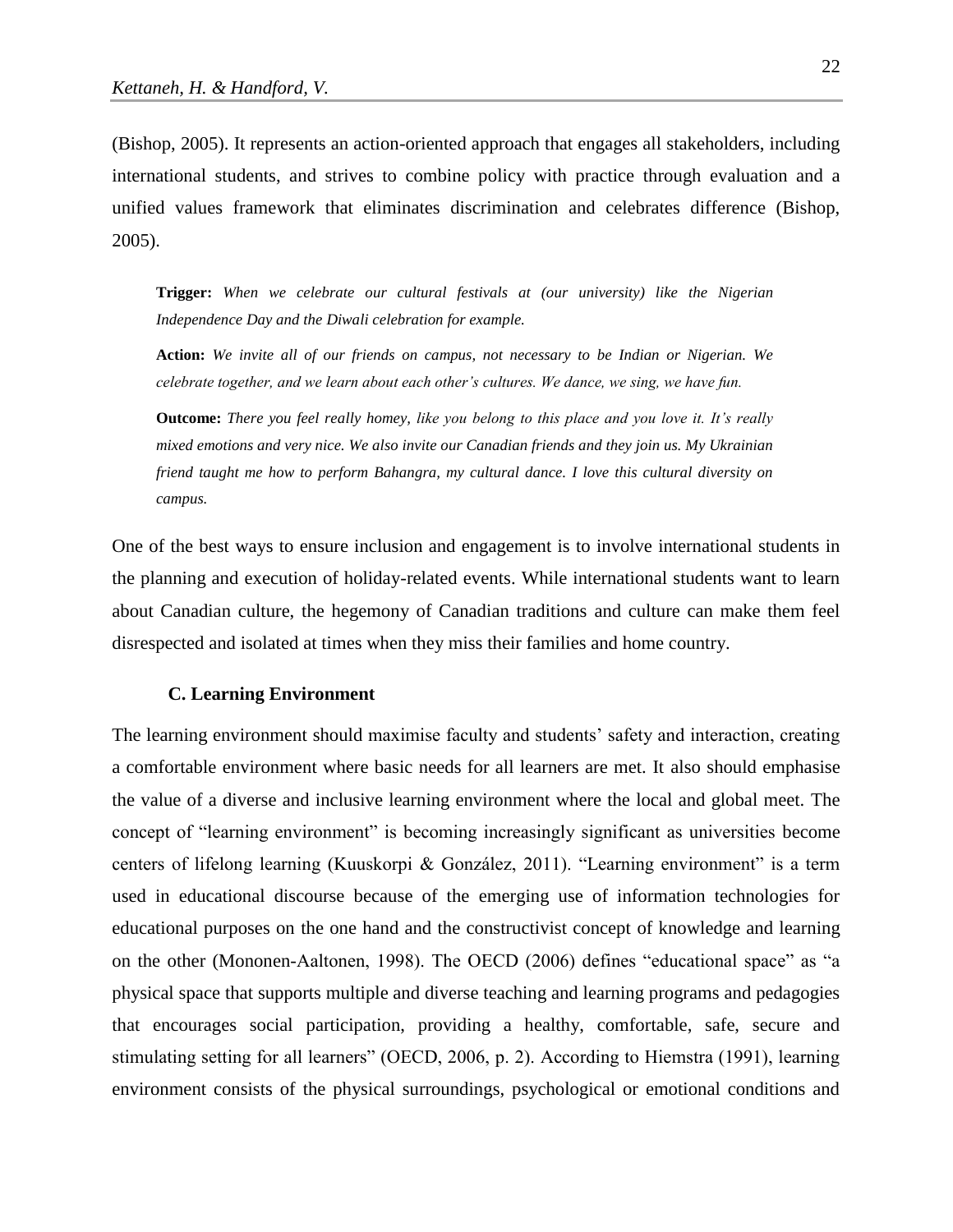social or cultural influences affecting the growth and development of students engaged in an educational enterprise. The physical learning environment includes the classroom, library, labs, graduate commons, research space, student lounge and campus grounds. The psychological learning environment includes any space where learning happens, including, but not exclusive to, the classroom.

## *6.* **Psychological (Emotional) Learning Environment**

In a similar vein, creating a safe and positive learning environment that supports student's inclusiveness and personal regard for others while respecting how these concepts might differ according to the background and identity of the different learners is an essential factor in retaining international students. A quote from the interviews that expresses this is:

**Trigger:** *Interactive learning is a new environment for us as Chinese students.* 

**Action:** *In our culture, it is unusual for the students to argue or question the teacher even at university level. That's why you find many shy Chinese students who are not interactive in class activities. Couple this with the language barrier, then we are shocked. We prefer to be grouped up with other students including domestic students who can stand up and do the presentation part and encourage us for that.* 

**Outcome:** *It is very helpful for us to be included in groups that respect us and include different students of different cultural backgrounds. This is how glocalization improves our retention.*

For many international students, class participation and engagement are major struggles. Language barriers and a perceived lack of tolerance for error are key factors in this issue. Cultural factors also influence the way international students participate in class activities. For students of certain cultural backgrounds, it is unusual to argue or question the instructor even regarding the subject matter. Therefore, it becomes the responsibility of the instructor to create a safe and positive psychological learning environment that supports student's inclusiveness and encourages participation. Trust, privacy, respect, and safety are critical factors to achieve inclusiveness and improve retention in higher education. Glocalizing the learning environment is important for international students because just as domestic students, they, too, need a collaborative and safe learning environment to unleash their capabilities and achieve their learning goals.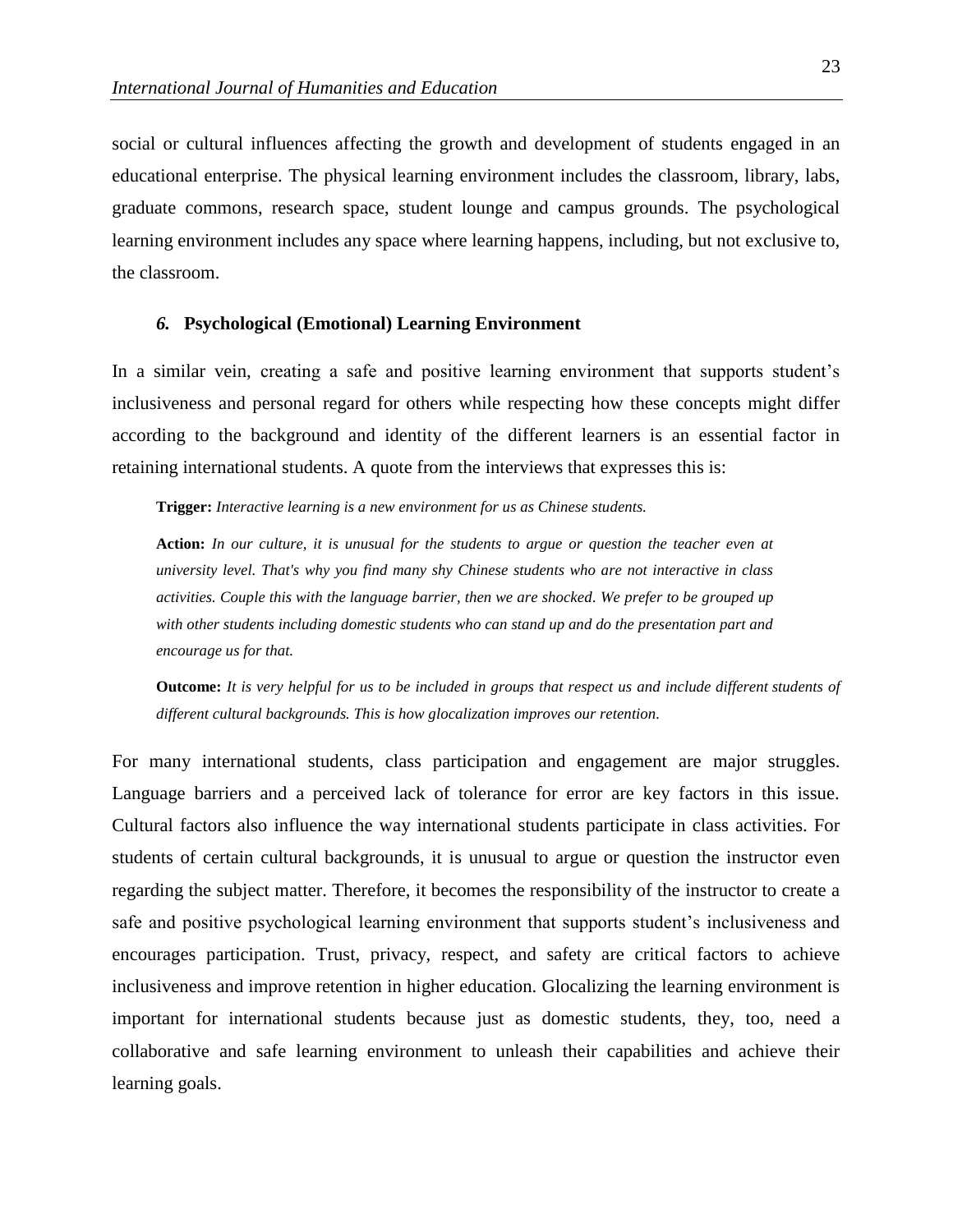#### *7.* **Physical Learning Environment**

Physical learning environment could be glocalized by ensuring that learning spaces are studentcentered, interactive, sustainable, and able to accommodate the diverse approaches of teaching and learning in order to support the holistic learning process. A flexible and student-centred environment helps international students to play a more active role in their learning processes. The provision of well-equipped and student-centered physical environments promotes and increases teacher-student and peer interaction and can be understood in relation to the social and emotional dimensions of learning. The existence and availability of such environments draws on international students' previous experiences and influences their sense of belonging, achievement, and retention. One quote from the interviews that expresses this is:

**Trigger:** *When I first came to (our university) last year.*

**Action:** *There was no space for students to sit or meet outside the classroom in our building. Then, they decided to create a new lounge for students with different seating arrangements and a nicer view.* 

**Outcome***: It made a big difference for students. Now we can meet there. We sit and finish our group work, and we feel like home there. We now spend longer time on campus because of this friendly space.*

A learning environment that involves students as active learners, rather than as recipients of knowledge, shows respect for students' views and experiences, and therefore diversity and difference are less likely to be problematized and more likely to be valued within a transformative model of higher education (Bamber et al., 1997; Jones & Thomas, 2005). Tinto (1997, 2000) found that students benefited from and enjoyed being part of 'learning communities,' which forged interaction between students to facilitate their learning both inside the classroom and beyond.

## **D. Curriculum**

Results from this study confirmed that the curriculum should be culturally relevant to widen participation in the classroom and to prepare both domestic and international graduates for a diverse workplace. Higher education curricula should offer students the opportunity to reflect on their own experiences and systems in their home country. When done well, this functions as an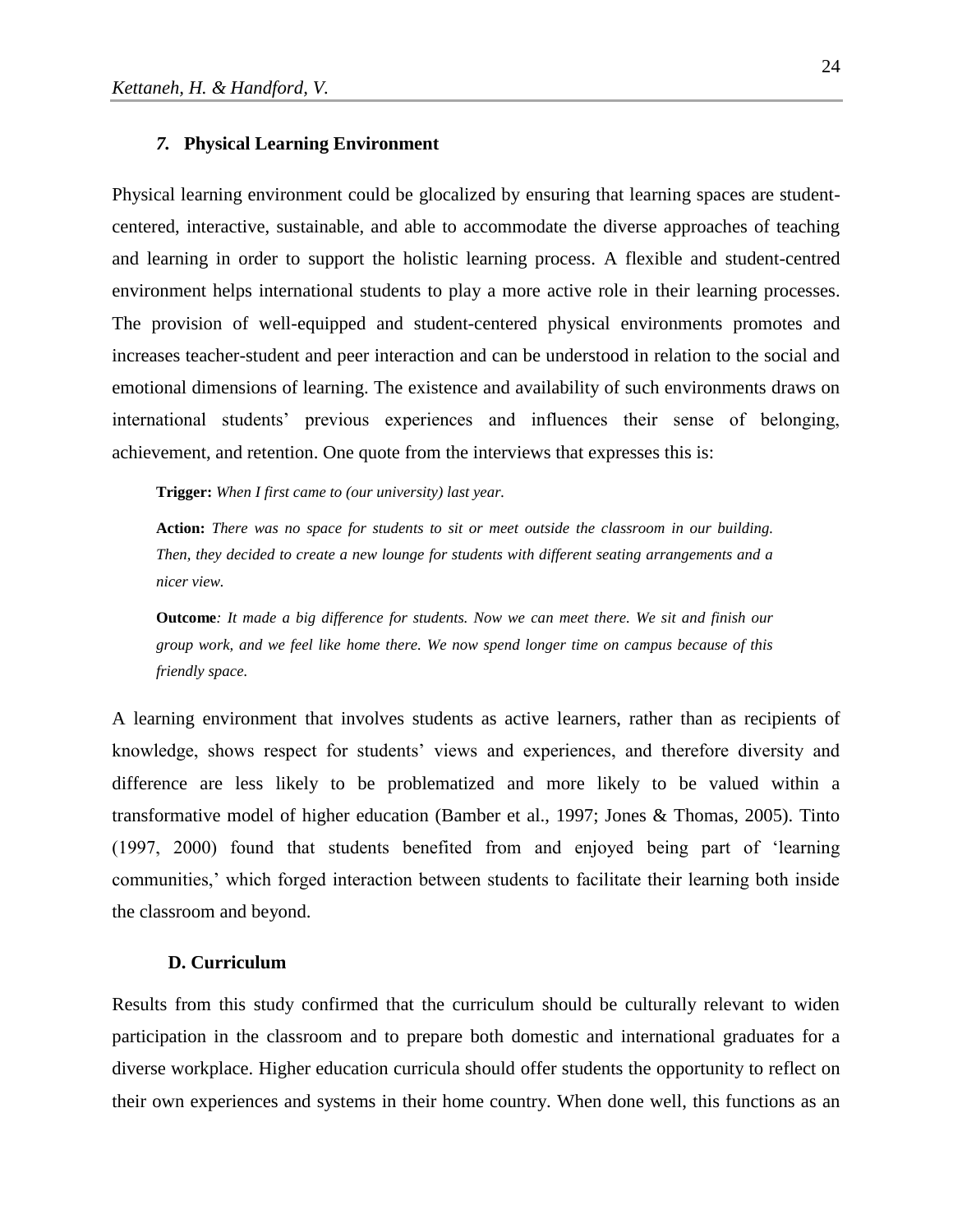ideal forum for student engagement and future employability. Curriculum content, design (typology), and assessment should take a broad and holistic approach to engage students academically and socially.

#### *8.* **Curriculum Content**

Creating culturally responsive and relevant curriculum content that engages students of many cultural backgrounds supports inclusiveness and engagement which enhances the retention rate and academic success of international students.

**Trigger***: While working in groups during class projects.* 

**Action***: Canadian students will be dominant because the content is relevant to their culture and experience.* 

**Outcome:** *This is not beneficial for me as an international student because I will never have the opportunity to lead the group and accomplish the project to enrich my learning experience and develop leadership skills.*

Engaging students through the curriculum content is one of the most effective ways of motivating students and improving retention and success. Glocalizing curriculum content will increase collaborative learning opportunities and enhance holistic education. Participants also highlighted the fact that delivering education and curriculum content solely from the host country's cultural lens will only empower domestic students and leave international students feeling vulnerable and isolated. Glocalized curriculum content promotes inclusive education that allows international students to share their global experiences and reflect on the local context which will enrich the learning experiences for both domestic and international students.

#### *9. Setting Assessment Criteria*

To be independent, interdependent, and lifelong learners, international students should learn to take full responsibility for their learning. Both teachers and students should work together to set the criteria and develop assessment techniques to improve learning. Mutual understandings of assessment should be developed early, and students need to have positive relationships with the instructor so that they can ask for clarification.

**Trigger***: In my international economic class.*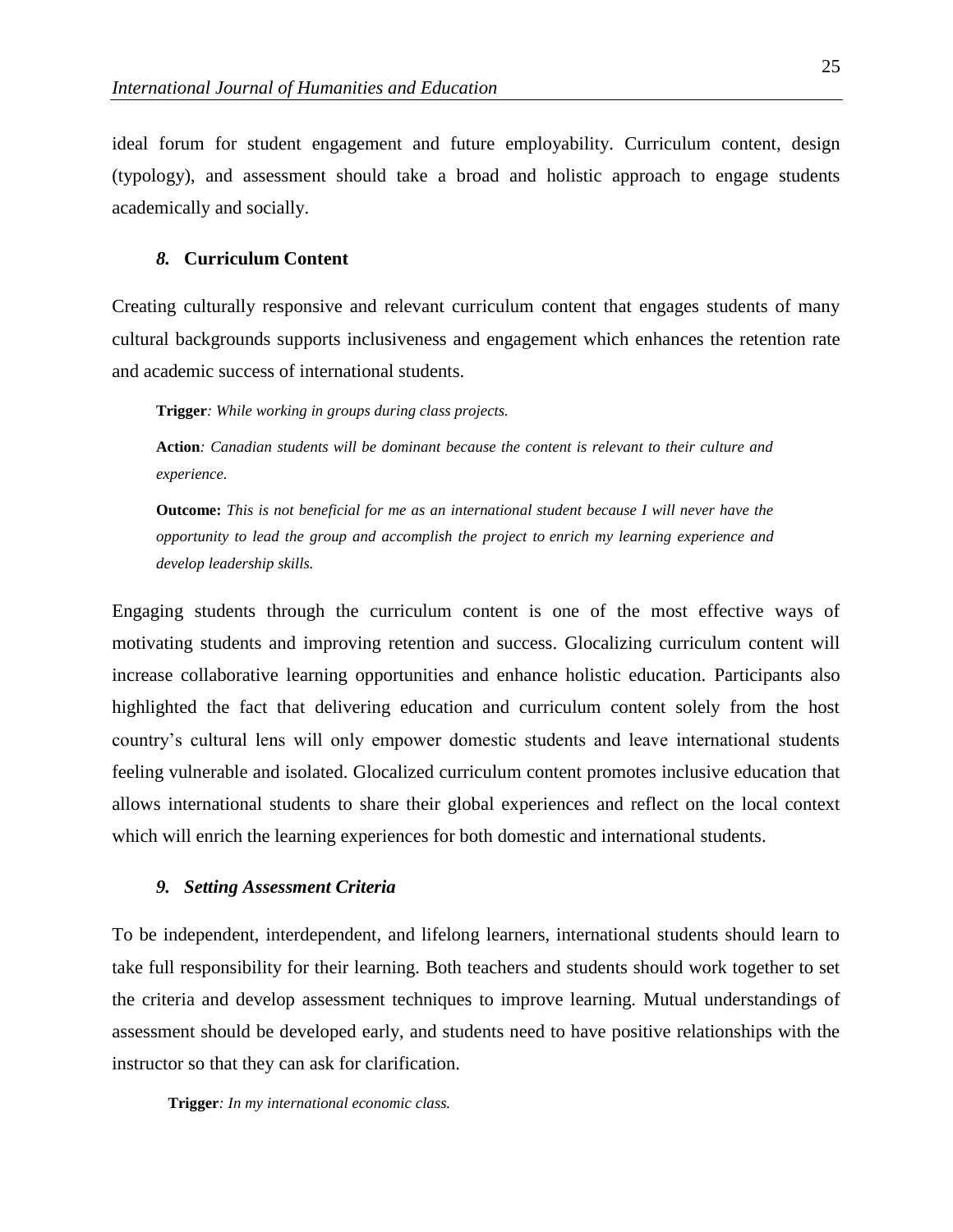**Action:** *The instructor knows the fact that students will help each other in understanding the assignments according to the rubric, and he encourages that. So, you see local students and international students coming together during the day or late at night to get the assignments done according to the assessment techniques that we agreed upon with the instructor.*  **Outcome:** *I love these moments when we meet and work together. This also adds to the outcome of the group work and improve the individual's academic achievement and grades as well.*

Participants recommended international students to be involved in setting assessment criteria. They indicated that students who have a clear understanding about the assessment process and expectations have higher confidence levels and are less likely to consider leaving university before degree completion.

## *10. Self- and Peer-Assessment*

One of the key contributions of this study is shedding light on self and peer assessment by reflecting on teaching and learning using journals and portfolios. When self-assessment involves reflection, it allows international students to know when to stop and ask for feedback or help (Eva & Regehr 2013). This active engagement of learners in their own learning has long been understood as crucial to developing skills in lifelong learning (Dewey 1938; Knowles 1975).

#### **Trigger***: In my global management class*

**Action:** *Students were assigned to groups for different projects. Every group was given only one country to study and report on. Our group was given a group of small countries, and it was very hard for us. I approached the professor many times asking him about his expectation regarding the project. By knowing the instructor's expectations, I was able to assess my work and the whole group output.*

**Outcome:** *Taking the lead in monitoring the group work and having frequent assessment from each member added a lot to our final grade and we continued doing this in other courses.* 

There was a consensus among participants that assessment should be performed by and with the learner. Peer mentoring and assessment are also beneficial in helping international students learn how assessments work by making expectations explicit and providing a safe venue to ask questions. Participants indicated that international students prefer to take an active role, for at least a portion of the course, in exploring their learning needs, choosing and implementing appropriate strategies, and evaluating the outcomes.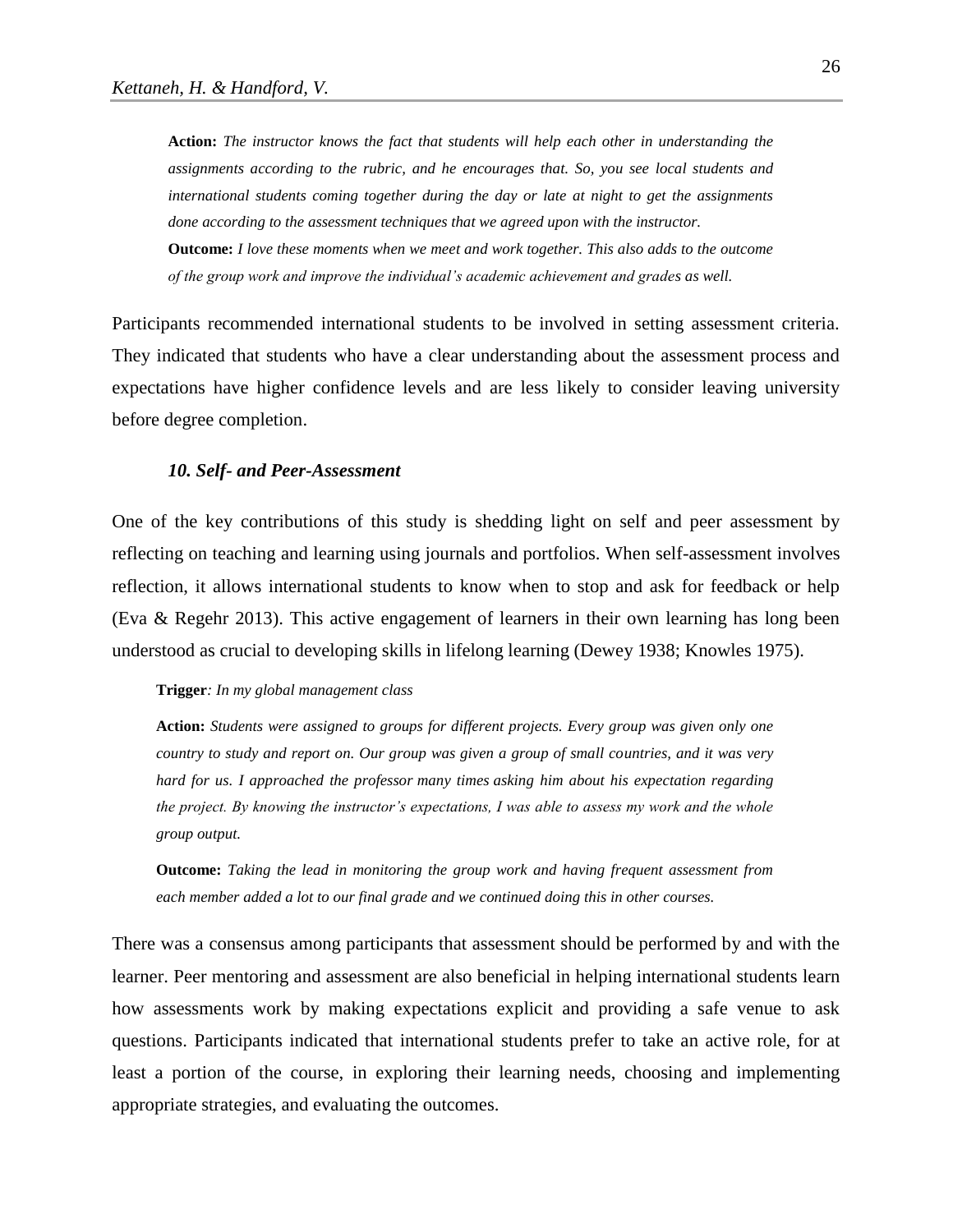#### *11. Timely and Constructive Feedback*

Timely feedback is useful in providing guidance and support with assessment. Participants in our research confirmed that constructive feedback should enable reflection and self-correction without fostering hostility or defensiveness. Furthermore, feedback should be specific and directed towards what needs improvement, not an attack on the person. Feedback is effective when provided while it still matters and in time for students to apply it to their next assignments in order to support their learning in a new educational context.

**Trigger:** *I remember one time, actually: I was in a classroom*

**Action:** *The teacher was Canadian, and he used to make the classes kind of interesting by telling stories, listening to students, and providing timely feedback to avoid our mistakes in our next projects and assignments.* 

**Outcome:** *For me, this was a totally different style, it turned me into an active listener. I loved his class and got higher marks.*

Participants highlighted the importance of timely and constructive feedback to support their learning. This feedback about academic performance and in class involvement with fellow students in learning activities is important to retain international students and achieve success (Tinto, 2000).

#### *12. Curriculum Typology*

Educators should design a curriculum that is relevant and transferable to different global contexts in order to enhance knowledge mobilization. It is important to integrate international perspectives in curriculum by encouraging domestic and international students to reflect and discuss global issues and phenomena. This paper also suggests expanding the curriculum to include local and global perspectives to create transferable learning and skills. International students bring knowledge from their own cultures and eventually would like to take back knowledge that is transferable and applicable to their local realities around the world. Therefore, it is recommended to introduce international themes while designing curricula to facilitate critical discussions and reflections in order to enhance knowledge mobilization potentials.

**Trigger:** *In my intercultural communications class.*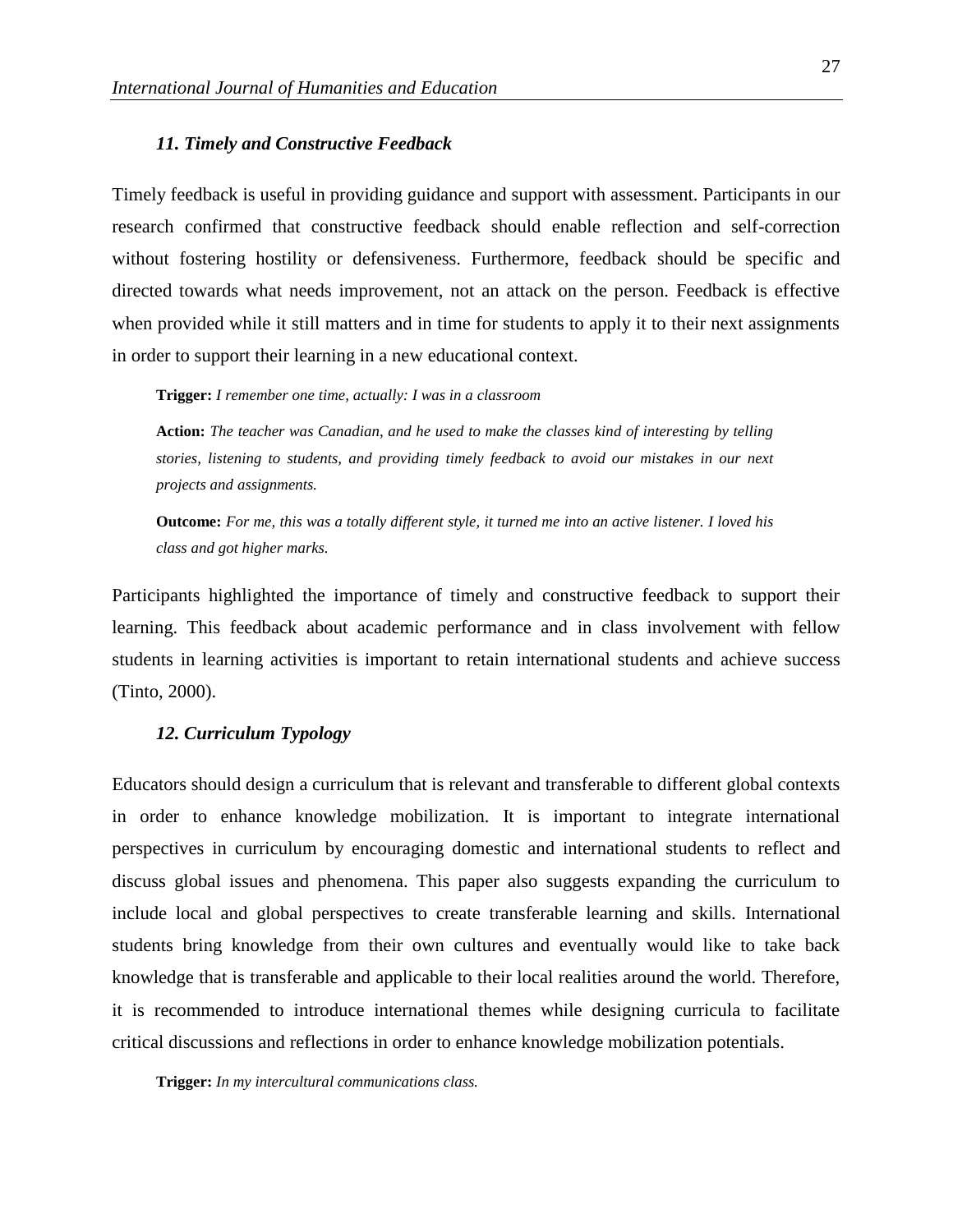**Action:** *The instructor always asks us to reflect on our educational system in China.* **Outcome***: It helps us to prepare ourselves to go back to teach in China and transfer the Canadian* 

*knowledge and technology to our curriculum. It is very helpful.* 

In addition to the mentioned promising practices where glocalization in university teaching and learning helps international student retention, family and preparation prior to arrival as well as the local community are important and of direct relation to their retention in Canadian higher education. It is expected that educational institutions to carry part of the responsibility in building bridges between international students and local communities. Such bridges could be built by creating off-campus employment opportunities, internships, and volunteering opportunities. Additionally, homestay and accommodation services could be professionally regulated by the university to enrich their experiences, ease their struggles, and improve their retention.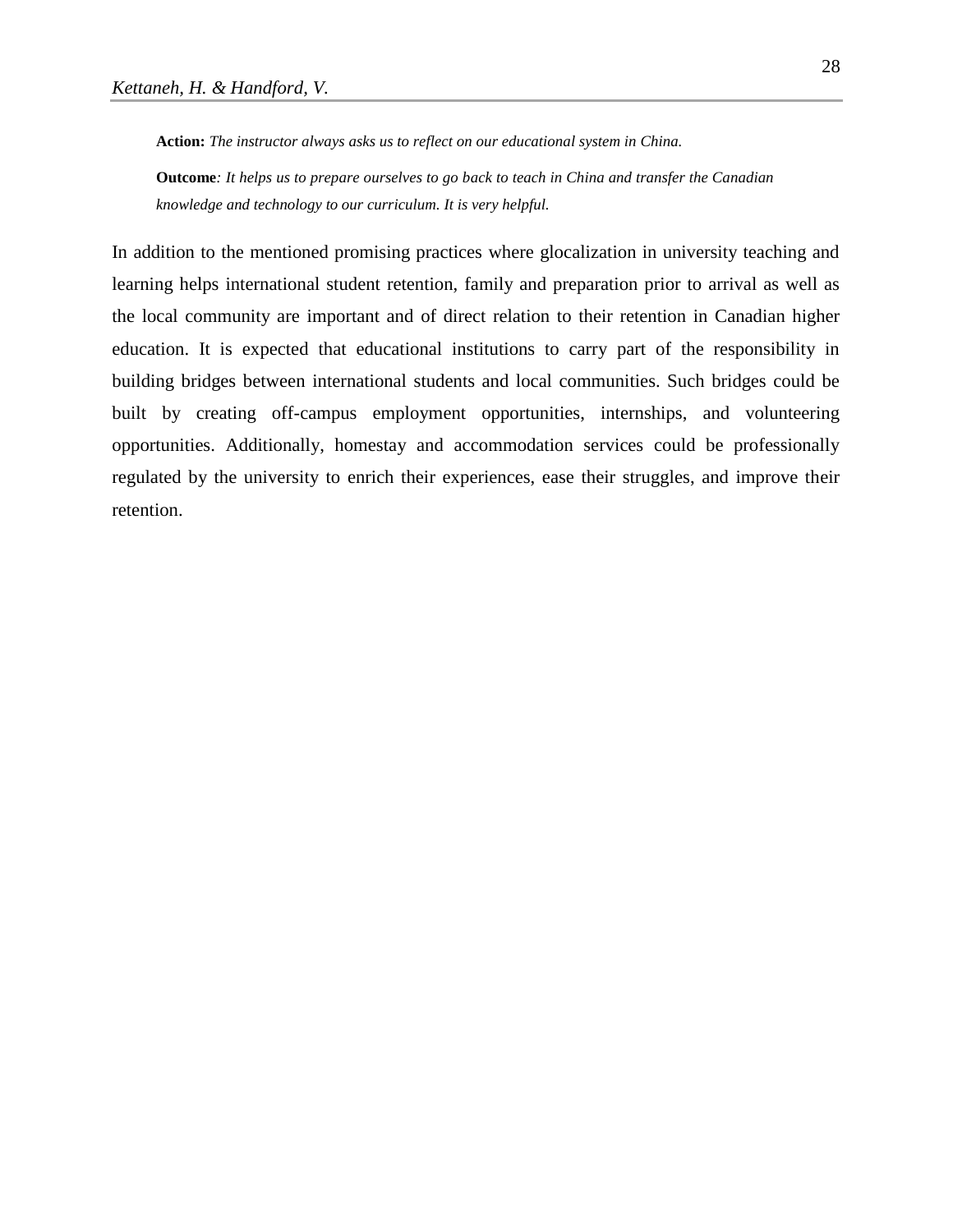| <b>Theme</b>                          | <b>Subtheme</b>                                      | <b>Promising Practice</b>                                                                                                                                                                                                                                                                  |
|---------------------------------------|------------------------------------------------------|--------------------------------------------------------------------------------------------------------------------------------------------------------------------------------------------------------------------------------------------------------------------------------------------|
| Pedagogy                              | <b>Reciprocity</b>                                   | Encourage and incorporate more opportunities for students to expand and deepen their<br>knowledge about target concepts by reflecting on their previous experience and culture.                                                                                                            |
|                                       | <b>Autonomy</b>                                      | Provide learners with equitable opportunities to develop their independence,<br>interdependence, and self-directedness through engaging and developing their creativity,<br>critical thinking, social responsibility, decision-making and problem-solving skills for<br>lifelong learning. |
|                                       | <b>Praxis</b>                                        | Engage and empower all learners regardless of their ethnic or cultural background by<br>promoting critical thinking towards local and global issues.                                                                                                                                       |
| Policies &<br><b>Procedures</b>       | <b>Services</b>                                      | Create welcoming and inclusive student services to enhance student retention, intercultural<br>understanding, and enrich international students' experiences by incorporating and<br>respecting their cultural background while providing services.                                        |
|                                       | <b>Cultural</b><br>holidays &<br><b>Celebrations</b> | Celebrate diversity and inclusiveness on campus by engaging students of diverse cultural<br>backgrounds and domestic students in international students' cultural holidays and<br>celebrations.                                                                                            |
| <b>Learning</b><br><b>Environment</b> | Psychological                                        | Create a safe and positive learning environment that supports student's inclusiveness and<br>personal regard for others while respecting how these concepts might differ according to the<br>background and identity of the different learners.                                            |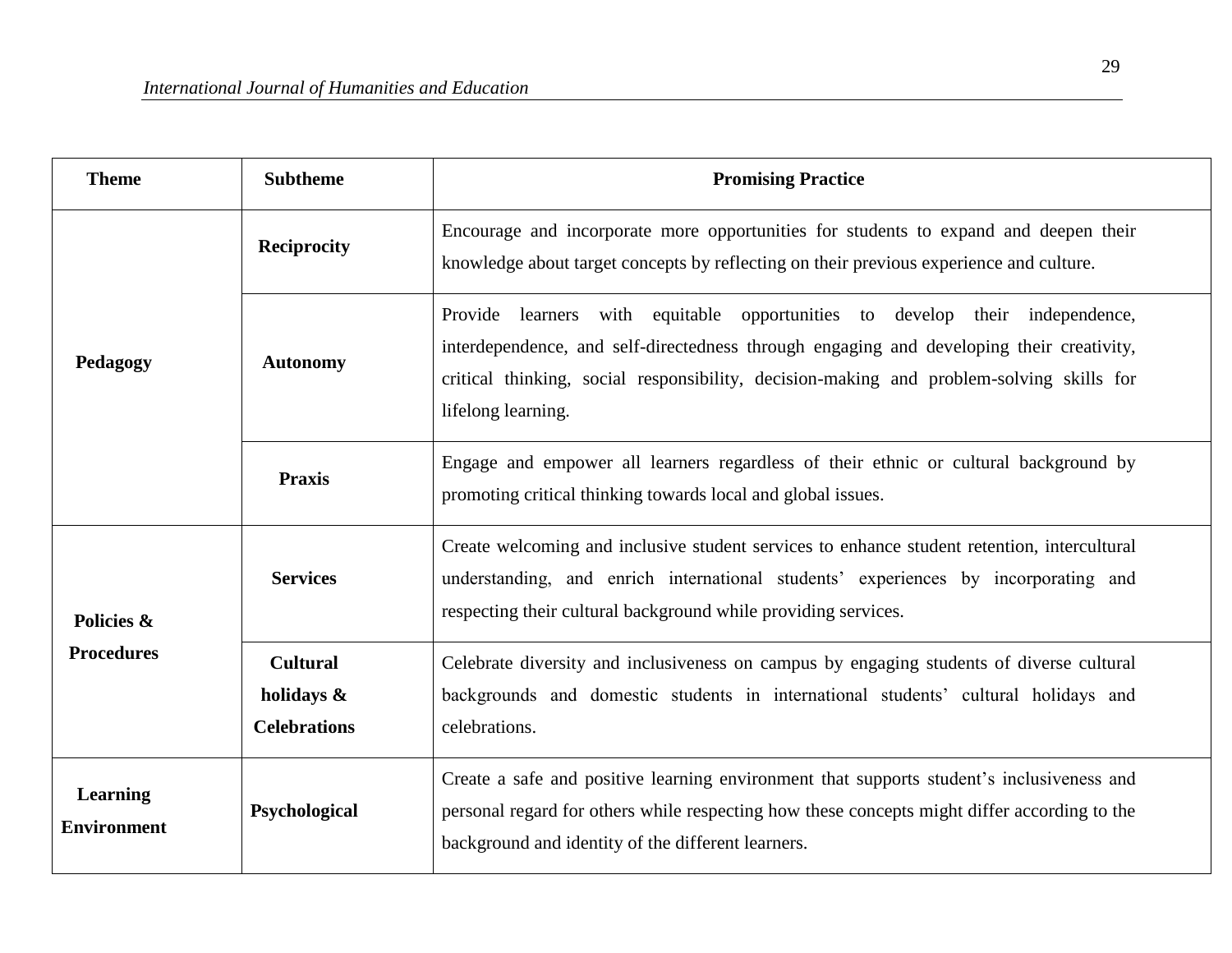|                   | <b>Physical</b>   | Ensure that learning spaces are student-centered, interactive, sustainable, and able to<br>accommodate the diverse approaches of teaching and learning in order to support the<br>teaching and learning processes of all learners. |
|-------------------|-------------------|------------------------------------------------------------------------------------------------------------------------------------------------------------------------------------------------------------------------------------|
| <b>Curriculum</b> | <b>Content</b>    | Create culturally responsive and relevant curriculum content that engages students of many<br>cultural backgrounds.                                                                                                                |
|                   | <b>Assessment</b> | Involve students in setting criteria.                                                                                                                                                                                              |
|                   |                   | Engage self- and peer-assessment.                                                                                                                                                                                                  |
|                   |                   | Provide timely and constructive feedback to support learning.                                                                                                                                                                      |
|                   | <b>Typology</b>   | Design a curriculum that is relevant and transferrable to different global contexts to enhance<br>knowledge mobilization.                                                                                                          |

# **Table 1. Summary of the Promising Practices of Glocalization in Higher Education (Kettaneh, 2016).**

*Note.* There are twelve promising practices of glocalization that are particularly related to university teaching and learning. These promising practices are grouped into ten subthemes and four larger overarching themes: a) pedagogy, b) policies and procedures, c) learning environment, and d) curriculum.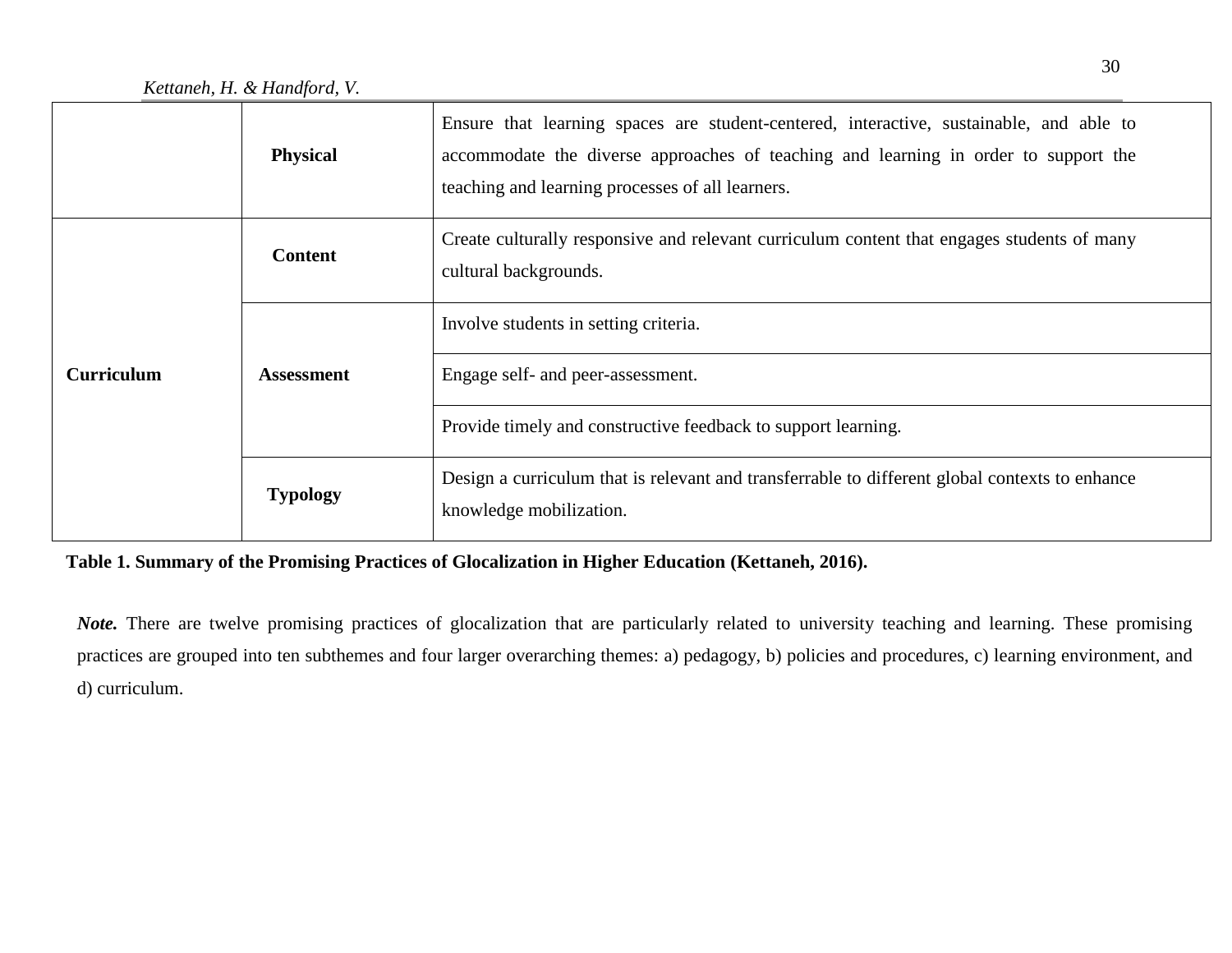## **Conclusion**

This paper concludes that glocalizing the four main components of university teaching and learning as discussed in this research, will positively influence international student retention. It also suggests that glocalization acts as a bridge between domestic and international learners, links local communities to global resources and knowledge, and, thus, contributes to international students' retention and development. The innovative strategy of glocalization offers a unique platform for the mutual understanding of needs, problems and solutions, and it recognizes the vital role of students as well as the importance of including their viewpoints and abilities in developing culturally responsive curriculum and pedagogy. Therefore, to implement the concept of "think globally, act locally," educators and policy makers in the area of higher education should re-think their strategy relating to curriculum design and institutional policy to empower the construction of courses, pedagogy, and learning environments that would enhance international students' retention in higher education. Glocalization, as shown in this paper, seems to be a helpful tool not only in understanding international students' needs and cultural backgrounds, but also in retaining them and ensuring their social and academic success.

## **Limitations**

This study has limitations, the key limitation is the location of the research. It was conducted at a single institution and in one province only. While the chosen university is a diverse institution that includes more than 85 different nationalities on campus, not having broader geographical diversity makes it more challenging to generalize the results. Another limitation is the use of passive snowballing and therefore some limitation on demographics may have emerged, and some issues related to GPA and English proficiency data. These limitations are acknowledged, but the results remain of interest to different actors in higher education.

## **Suggestions**

Findings of this study suggest the need for additional research to explore particular results in more detail. While this research provides some answers for those interested in the problem of international student success and retention, a reconsideration of the current definition of retention is necessary to include international students who leave their studies for family, financial, or political reasons and then choose to return to the same institutions to continue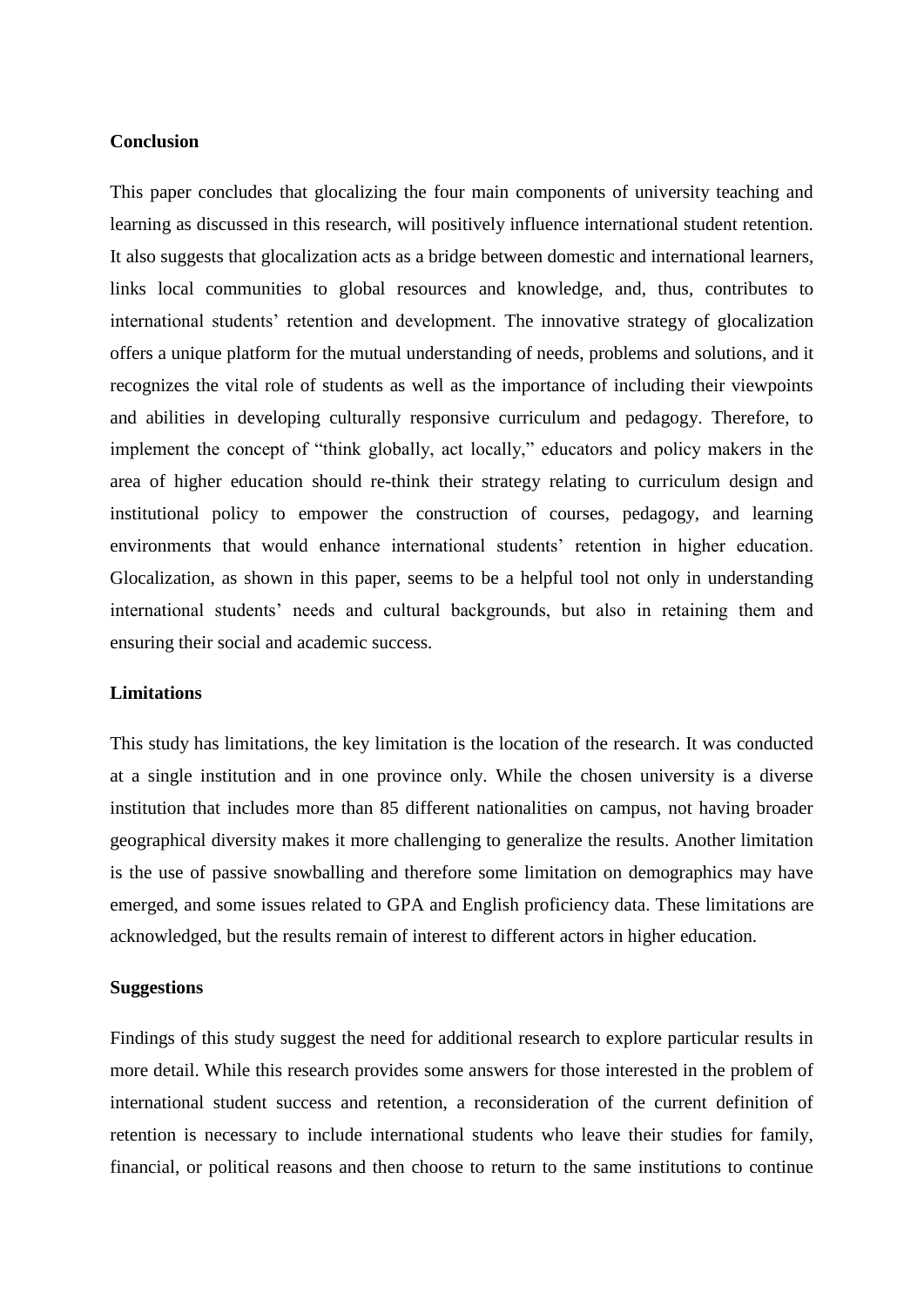their degrees and earn their credentials. Further research could also consider how the glocalization of higher education in Canada enables or constrains the development of citizenship competencies and prepares international students to be more successful in their settlement in Canada after graduation. Finally, a comparative study at multiple peer universities across Canada that would develop a national glocalization policy framework serving large numbers of international students, many of whom are located in a 'gray zone' (Marginson, 2012) is the "what's next" for glocalization.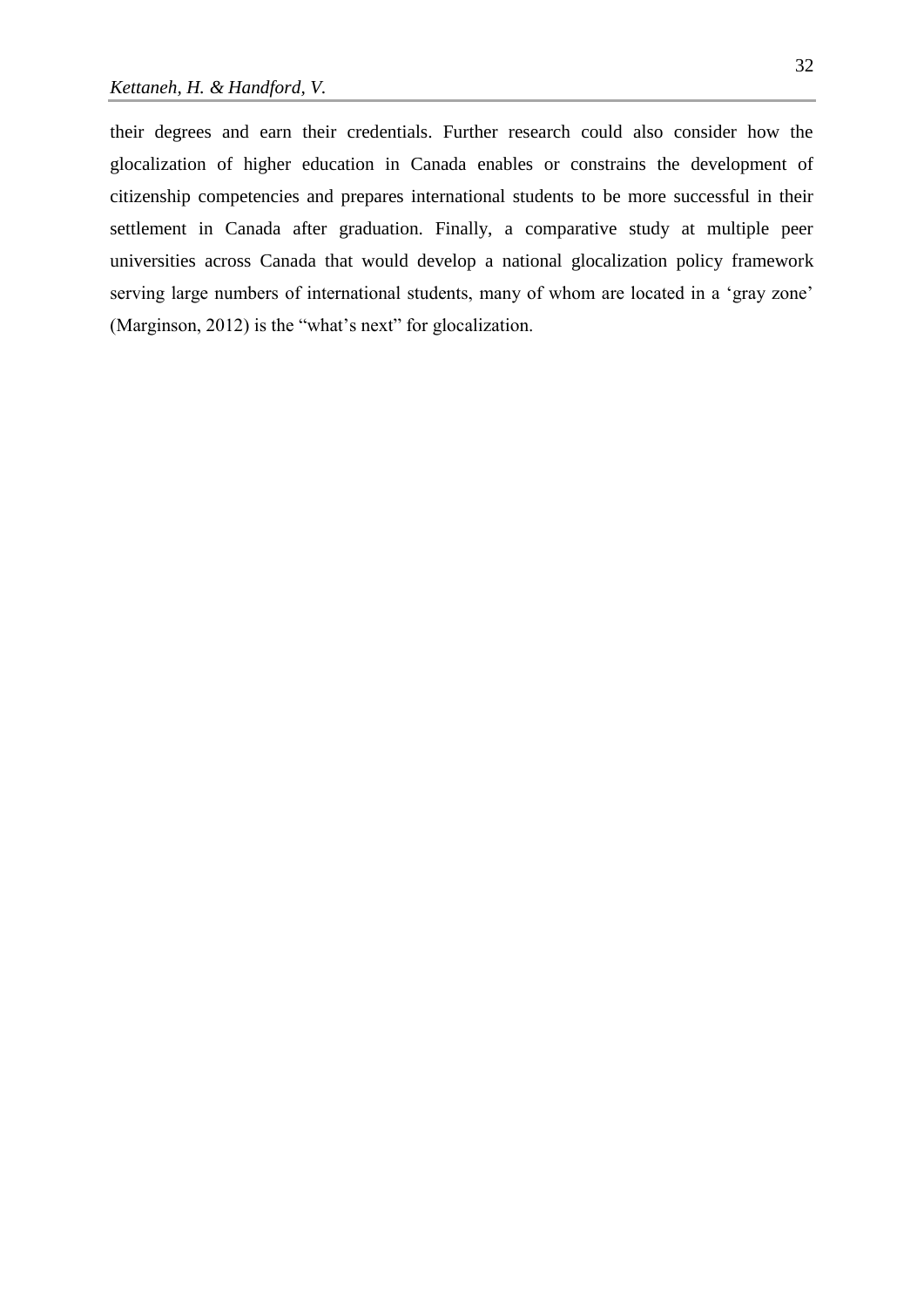## **Referencing**

- Airini, Curtis, E., Townsend, S., Rakena, T. O., Brown, D., Sauni, P., Smith, A., Luatua, F., Reynolds, G., & Johnson, O. (2011). Teaching for student success: Promising practices in university teaching. *Pacific-Asian Education, 23*(1), 71–90.
- Apple, M., Kenway, J., & Singh, M. (2005). *Globalizing education: Policies, pedagogies, & politics*. New York: Peter Lang.
- Avey, J. B., Wernsing, T. S., & Luthans, F. (2008). Can positive employees help positive organizational change? Impact of psychological capital and emotions on relevant attitudes and behaviors. *The journal of applied behavioral science*, *44*(1), 48-70.
- Bamber, J., Tett, L., Hosie, E. & Ducklin, A. (1997). Resistance and determination: Working class adults in higher education. *Research in Post-Compulsory Education*. *2*(1).
- Bishop, A. (2005). *Beyond token change: Breaking the cycle of oppression in institutions*. Halifax, NS: Fernwood.
- Bishop, R. (2005). Freeing ourselves from neo-colonial domination in research: A Maori approach to creating knowledge. *International Journal of Qualitative Studies in Education*, *11*(2), 199-219.
- British Columbia Higher Education Accountability Dataset (BCHeadset). (2011). *Retention and Completion*. Retrieved from<http://www.bcheadset.ca/>
- Butterfield, L. D., Borgen, W. A., Amundson, N. E., & Malio, A.-S. T. (2005). Fifty years of the critical incident technique: 1954-2004 and beyond. *Qualitative Research, 5*(4): 475– 497.
- Camilleri, G. (2007). Pedagogy for autonomy, teachers' attitudes and institutional change: A case study. In M. Jiménez Raya and L. Sercu (eds.), *Challenges in Teacher Development: Learner Autonomy and Intercultural Competence* (pp. 81 – 102). Frankfurt: Peter Lang.
- Canadian Bureau for International Education (CBIE). (2018). *International students surpass 2022 goal.* Retrieved from https://cbie.ca/international-students-surpass-2022-goal/
- Council of Ministers of Education Canada (CMEC). (2015). **Imagine education au/in Canada** brand. Retrieved from<http://imagine.cmec.ca/en/>
	- Creswell, J. (2014). *Educational research*. India: PHI Learning Private Limited.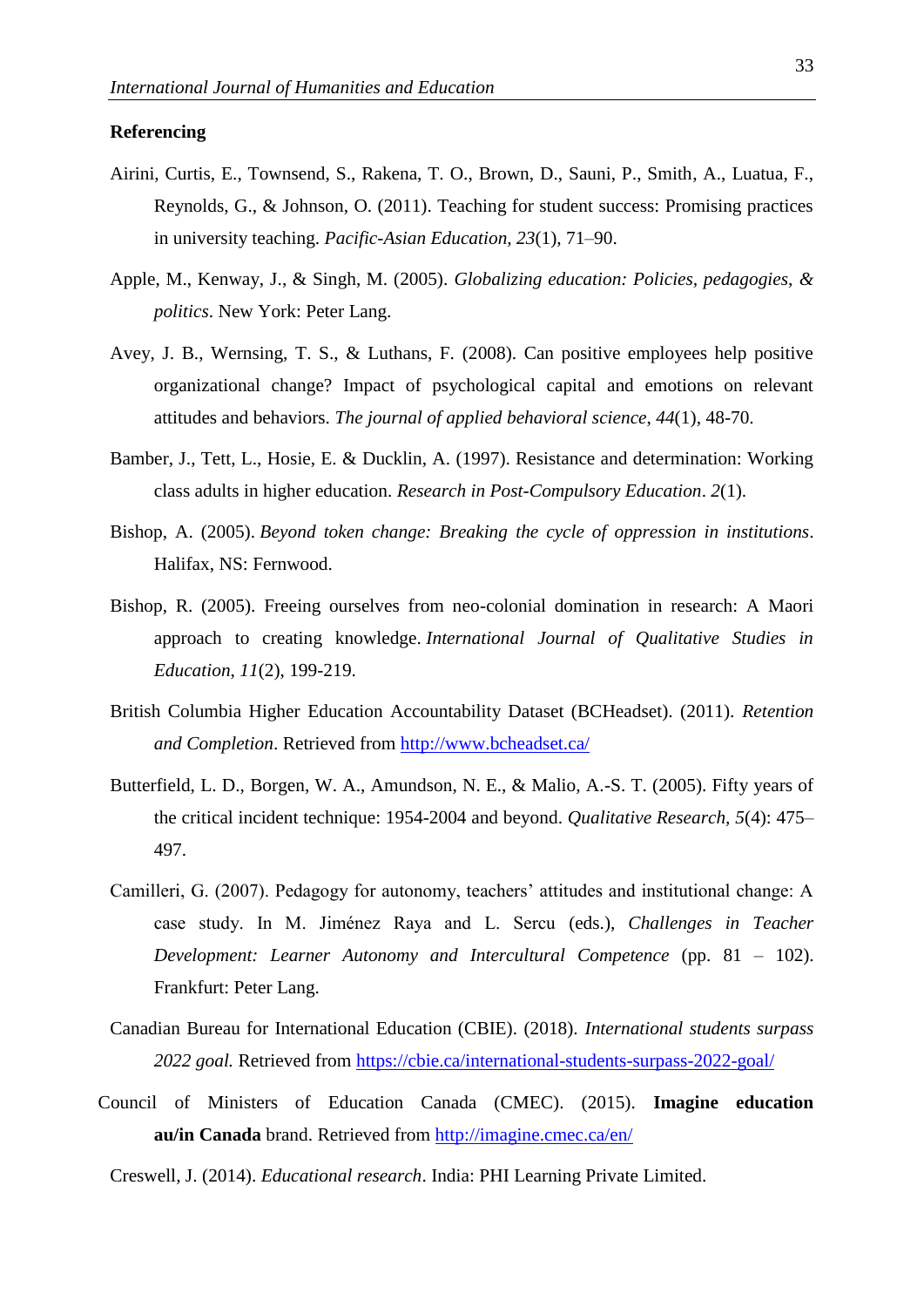- Curtis, E., Townsend, S., & Airini. (2012). Improving indigenous and ethnic minority student success in foundation health study. *Teaching in Higher Education*, *17*(5), 589-602.
- Dakowska, D., & Harmsen, R. (2015). Laboratories of reform? The Europeanisation of higher education in Central and Eastern Europe, introduction to the special issue 'Europeanisation, internationalization and higher education reforms in Central and Eastern Europe'. *European Journal of Higher Education*, *5*(1), 4-17.
- De Wit, H. (2016, July 15). Internationalization should be ethical and for all. *University World News*. Retrieved from [http://www.universityworldnews.com/article.php?](http://www.universityworldnews.com/article.php?%20story=20160712085821857)  [story=20160712085821857](http://www.universityworldnews.com/article.php?%20story=20160712085821857)
- Dewey, J. (1938). *Experience and education*. New York: Macmillan.
- Eva, K. W., & Regehr, G. (2013). Effective feedback for maintenance of competence: From data delivery to trusting dialogues. *Canadian Medical Association Journal*, *185*(6), 463- 464.

Flanagan, J. (1954). The critical incident technique. *The Psychological Bulletin, 51*(4), 327- 358.

Freire, P. (1970). *Pedagogy of the oppressed.* New York: Continuum.

- George, D. (2007). Market overreach: The student as customer. *The Journal of Socio-Economics*, *36*(6), 965-977.
- Giroux, H. (2005). *The terror of neoliberalism: Cultural politics and the promise of democracy*. Boulder, CO: Paradigm.
- Govt. Canada. (2014). *Canada's International Education Strategy.* Retrieved from http://international.gc.ca/global-markets-marchesmondiaux/assets/pdfs/overviewapercu-eng.pdf
- Harmsen, R. (1993). European integration and the adaptation of domestic constitutional orders: An Anglo‐French comparison. *Journal of European Integration, 17*(1), 71-99.
- Harth, C. (2010). The global school house going glocal adaptive education for local and global citizenship. *Independent School, 70*(1), 68-74.
- Heslop, J. (2014, October). *International Students in BC's Education Systems: Summary of Research from the Student Transitions Project*. Retrieved from British Columbia Ministry of advanced Education website: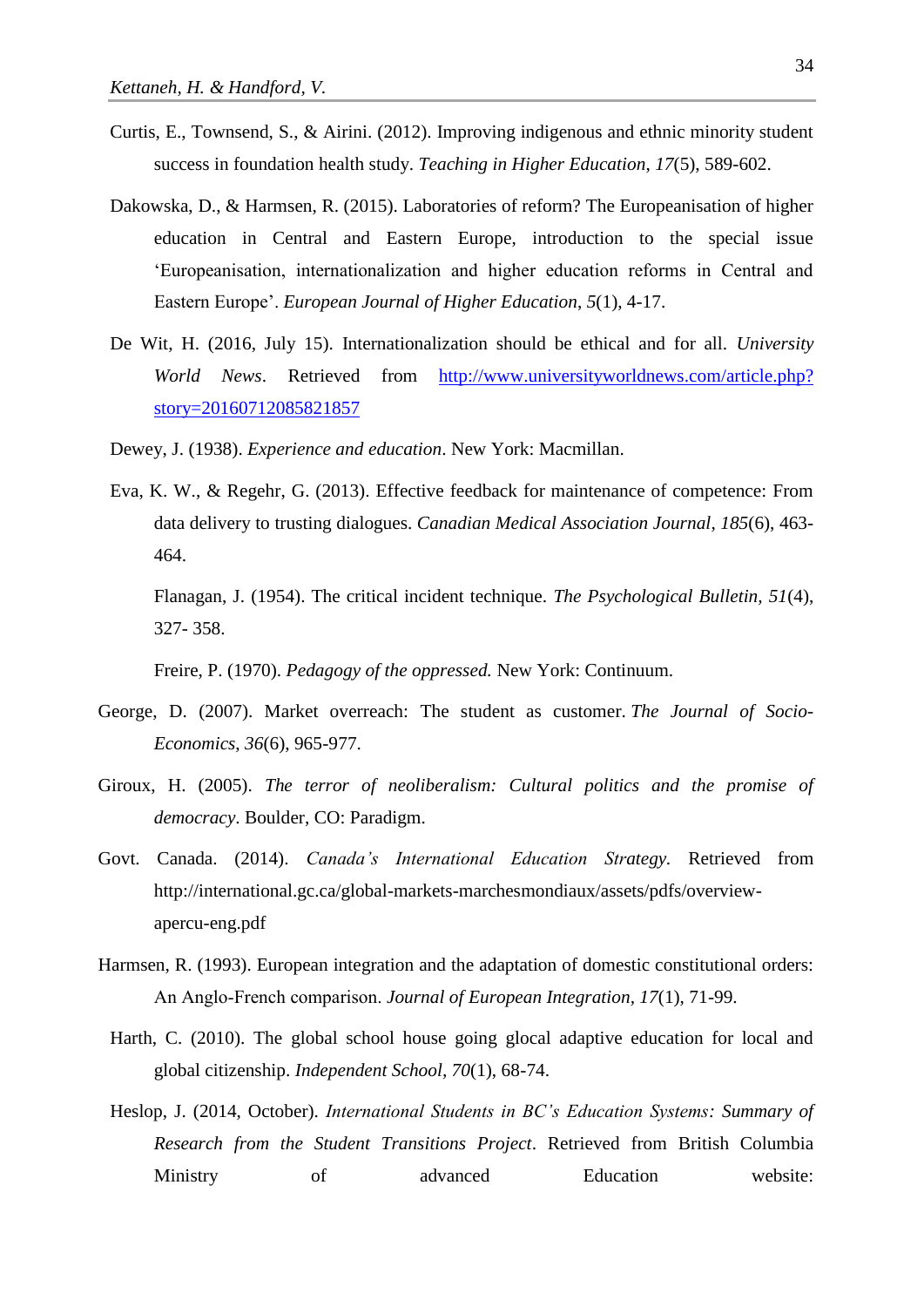http://www.aved.gov.bc.ca/student\_transitions/ documents/STP-International-Research-Results\_2014-10-10.pdf.

- Hiemstra, R. (1991). Creating environments for effective adult learning. *New directions for adult and continuing education*, *50*, 9.
- Hofstede, G. (2001). *Culture's consequences: Comparing values, behaviors, institutions, and organizations across nations* (2nd ed.). Thousand Oaks, CA: Sage Publications.
- Jimmieson, N. L., Hannam, R. L., & Yeo, G. B. (2010). Teacher organizational citizenship behaviours and job efficacy: Implications for student quality of school life. *British journal of Psychology, 101*(3), 453-479.
- Jones, R. & Thomas, L. (2005). The 2003 UK government higher education white paper: A critical assessment of its implications for the access and widening participation agenda. *Journal of Educational Policy. 20*(5). 615-630.
- Kettaneh, H. (2016). *Glocalization and international student retention in higher education.* TRUspace, Thompson Rivers University, Kamloops, B.C, Canada.
- Knowles, M. S. (1975). *Self-directed learning: A guide for learners and teachers*. New York: Association Press.
- Kuh, G. D., Kinzie, J., Schuh, J. H., Whitt, E. J., & Associates. (2010). *Student success in college: Creating conditions that matter.* San Francisco, CA: Jossey-Bass.
- Kuuskorpi, M., & González, N. C. (2011). The future of the physical learning environment. *OECD Library*. doi: 10.1787/20727925.
- Lee, R. M., & Robbins, S. B. (1995). Measuring belongingness: The social connectedness and the social assurance scales. *Journal of counseling psychology*, *42*(2), 232.
- Lemke, T. (2001). 'The birth of bio-politics': Michel Foucault's lecture at the Collège de France on neo-liberal governmentality. *Economy and society*, *30*(2), 190-207.
- Marginson, S. (2011). *Imagining the global*. Handbook on globalization and higher education, 10-39.
- Marginson, S. (2012). Including the other: Regulation of the human rights of mobile students in a nation-bound world. *Higher Education, 63*, 497–512. doi:10.1007/s10734-011- 9454-7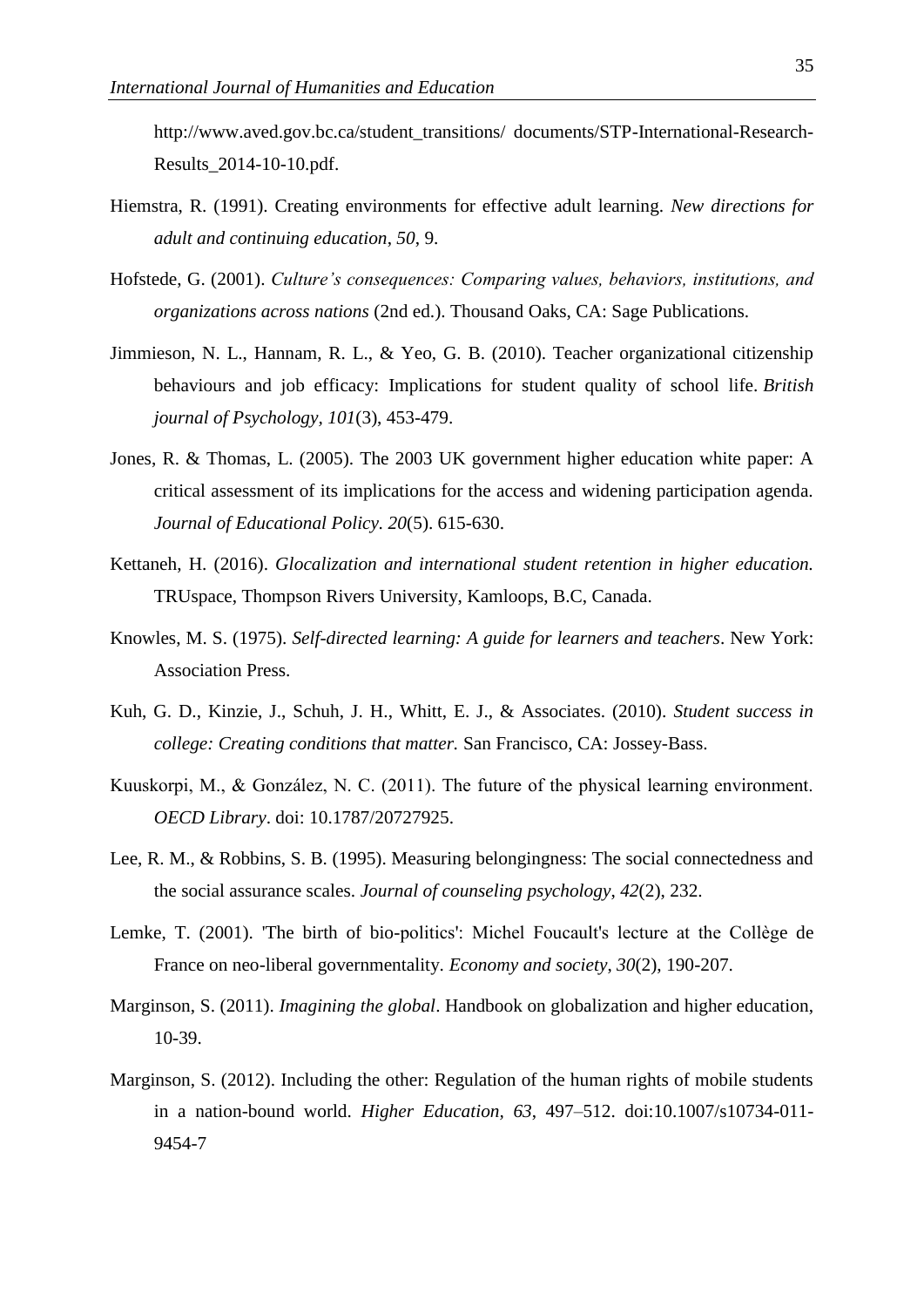- Marginson, S., & Rhoades, G. (2002). Beyond national states, markets, and systems of higher education: A glonacal agency heuristic. *Higher education*, *43*(3), 281-309.
- Mazzarol, T., & Soutar, G. N. (2002). "Push-pull" factors influencing international student destination choice. *International Journal of Educational Management, 16*(2), 82-90. Retrieved from http://search.proquest.com/docview/62287998
- McCormick, R. O. D., & Amundson, N. E. (1997). A career-life planning model for first nations people. *Journal of Employment Counseling*, *34*(4), 171-179.
- McLaren, P. (2000). *Paulo Freire's pedagogy of possibility*. Freireian Pedagogy, Praxis, and Possibilities: Projects for the New Millennium, 1-22.
- Mononen-Aaltonen, M. (1998). A learning environment a euphemism for instruction or a potential for dialogue? *Media Education Publication. 8*, 163–212.
- Narum, J. (2008). *Promising practices in undergraduate STEM education*. In commissioned paper presented at NRC workshop on Evidence on Selected Promising Practices in Undergraduate Science, Technology, Engineering, and Mathematics (STEM) Education.
- Organ, D. W. (1988). *Organizational citizenship behavior: The good soldier syndrome.* Lexington, Mass: Lexington Books.
- Organization for Economic Co-operation and Development, OECD. (2006). *CELE organizing framework on evaluating quality in educational spaces*. Paris: OECD. Retrieved from http://www.oecd.org/education/innovationeducation/evaluatingqualityineducationalfacil ities.htm.
- Patton, M. Q. (2002). Qualitative interviewing. *Qualitative Research and Evaluation Methods*, *3*, 344-347.
- Robertson, R. (1995). Glocalization: Time-space and homogeneity. In M. Featherstone, S. Lash, & R. Robertson (Eds.), *Global modernity* (pp. 25-44). London: Sage.
- Rumbley, L. E. (2015). "Intelligent internationalization": A 21st century imperative. *International Higher Education*, 80(Spring), 16-17.
- Schwartz, W., & Jenkins, P. D. (2007). Promising practices for community college developmental education. *Columbia University Academic Commons*. doi: org/10.7916/D8FN1487.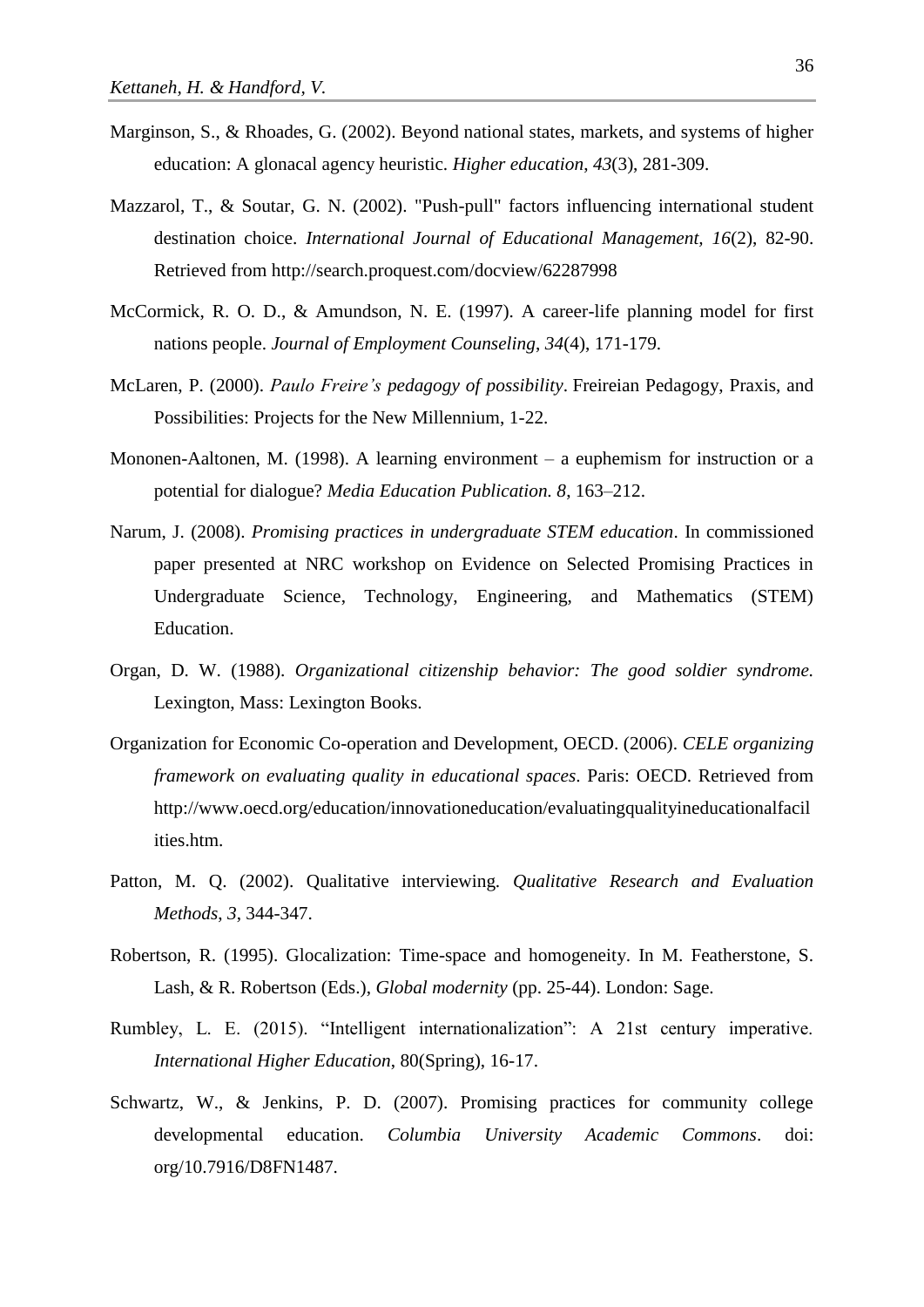- Sherry, M., Thomas, P., & Chui, W. H. (2010). International students: A vulnerable student population. *Higher Education*, *60*(1), 33-46. doi: 10.1007/s10734-009-9284-z
- Simon, B. (2014). *Canada's International Education Strategy: time for a fresh curriculum.* Canadian Council for Chief Executives: Taking Action for Canada – Jobs and Skills. Retrieved from [http://www.ceocouncil.ca/wpcontent/uploads/2014/06/Bernard-Simon-](http://www.ceocouncil.ca/wpcontent/uploads/2014/06/Bernard-Simon-Canadas-InternationalEducation-Strategy-FINAL.pdf)[Canadas-InternationalEducation-Strategy-FINAL.pdf](http://www.ceocouncil.ca/wpcontent/uploads/2014/06/Bernard-Simon-Canadas-InternationalEducation-Strategy-FINAL.pdf)
- Slaughter, S., & Leslie, L. L. (1997). *Academic capitalism: Politics, policies, and the entrepreneurial university*. The Johns Hopkins University Press, Baltimore, MD 21218- 4319.
- Swanson, D. (2011). Parallaxes and paradoxes of global citizenship: Critical reflection and possibilities of praxis in/through an international online course. In L. Shultz, A.A. Abdi, & G.H. Richardson (Eds.), *Global citizenship education in post-secondary institutions: Theories, practices, policies* (pp. 120-139). New York, NY: Peter Lang Publishing Inc.
- The Glocalization Manifesto**:** *Research study and policy recommendations, edited by CERFE in cooperation with the glocal forum and the global metro city*, Rome 2004. Retrieved from www.Glocal forum.org.
- Thomson, S. B. (2011). Sample size and grounded theory. *Journal of Administration and Governance*, *5*(1), 45-52.
- Tidwell, R., & Hanassab, S. (2007). New challenges for professional counsellors: The higher education international student population. *Counseling Psychology Quarterly, 20*(4), 313–324.
- Tien, C. Y., & Talley, P. C. (2012). "Think globally, act locally":'Glocalization' in Taiwanese higher education. *International Journal of Business and Social Science*, *3*(15), 124-130.
- Tinto, V. (1987). *Leaving college: Rethinking the causes and cures of student attrition.*  Chicago, IL: University of Chicago Press.
- Tinto, V. (1997). Colleges as communities: Exploring the educational character of student persistence. *Journal of Higher Education*, *68,* 599-623.
- Tinto, V. (2000). *Reconstructing the first year of college in student support services model retention strategies for two-year colleges*. Washington DC: Council for Opportunity in Education.